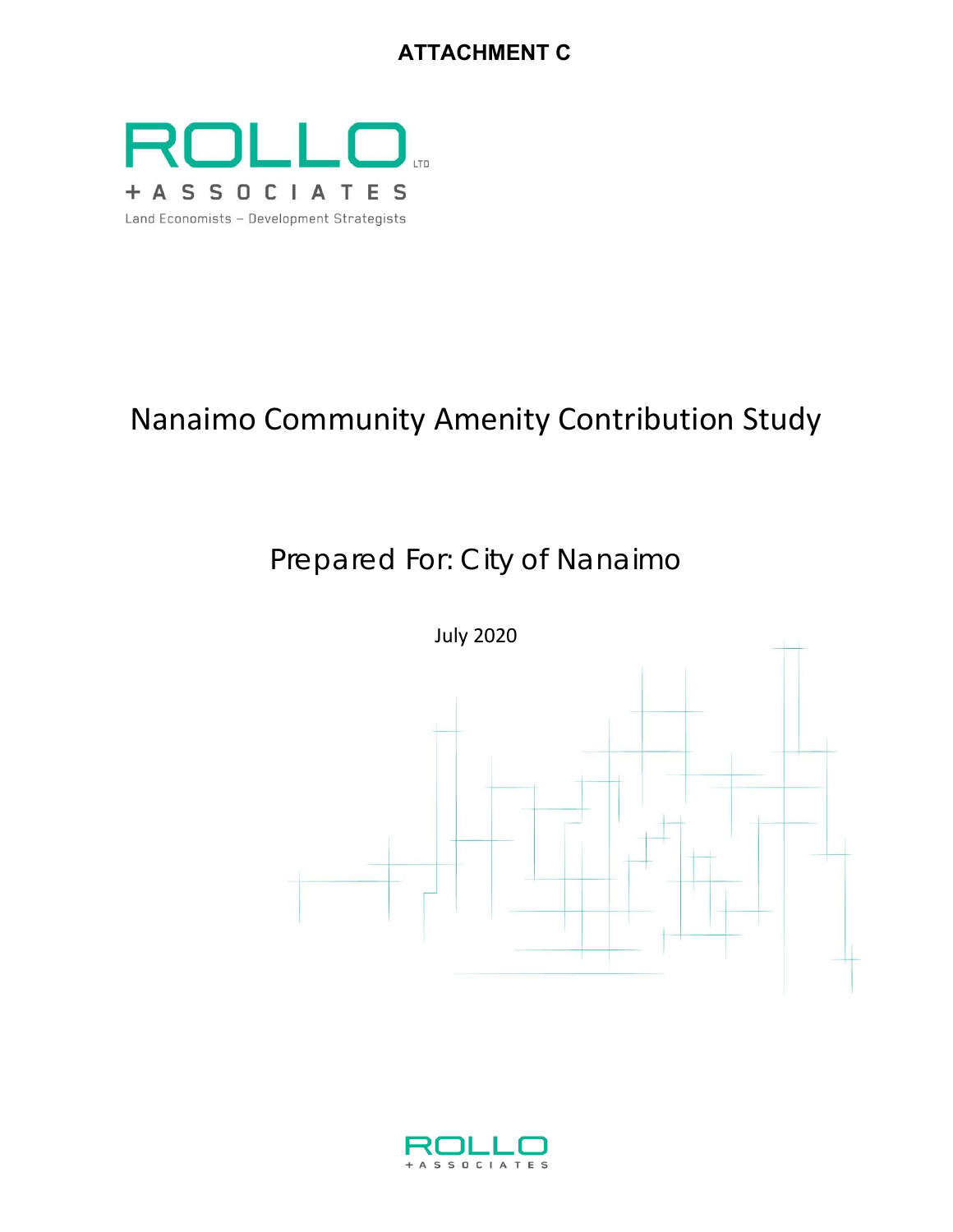#### THIS PAGE LEFT INTENTIONALLY BLANK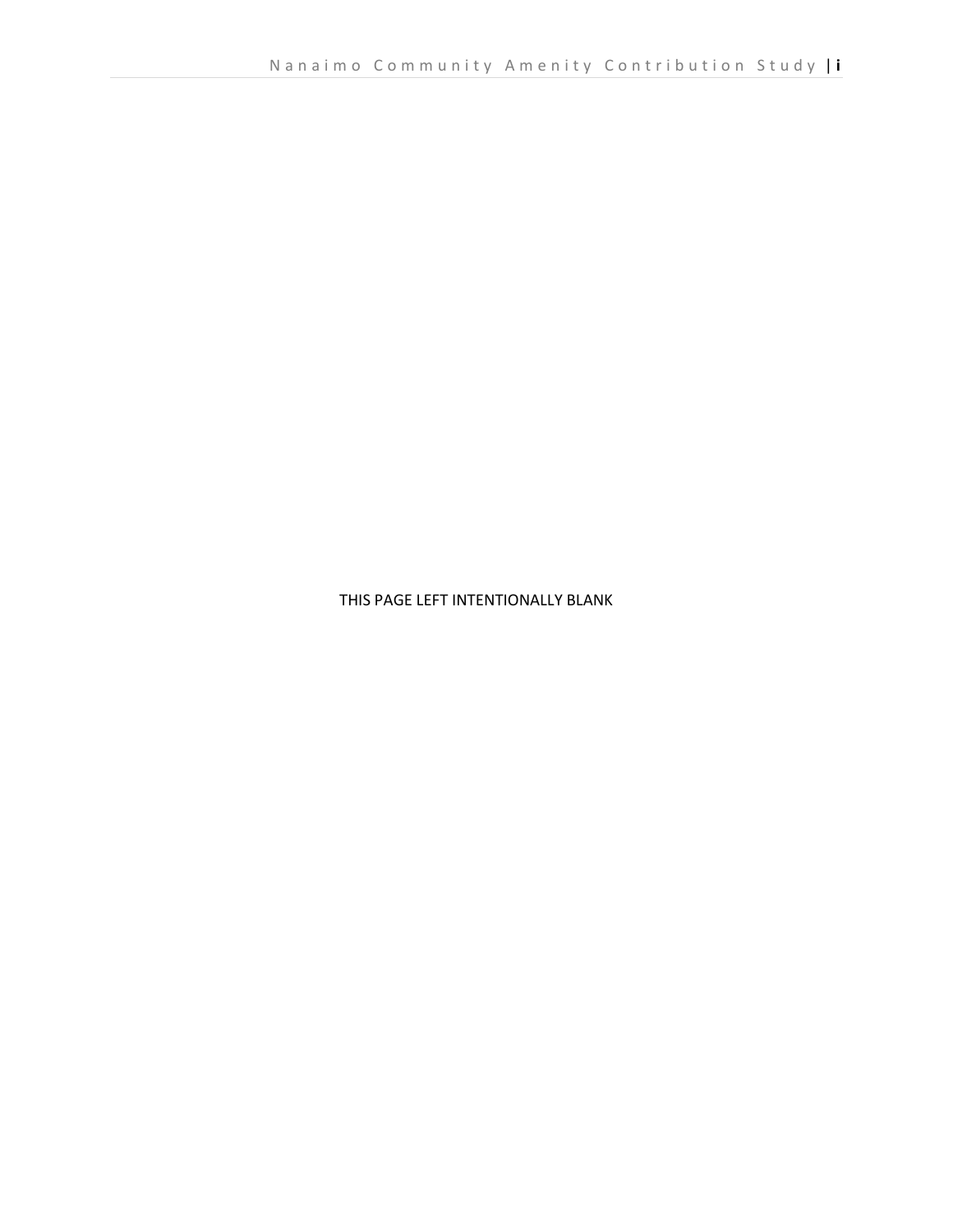# <span id="page-2-0"></span>**Executive Summary**

G. P. Rollo & Associates (GPRA) have been retained to assist the City of Nanaimo (the City) in reviewing their approach to community amenity contributions (CACs) and working towards updating the City's CAC program.

#### **CASE STUDIES**

GPRA has compared the bonus density and CAC policies of a selection of municipalities throughout BC. The selection is not intended to be comprehensive or to highlight the municipalities that use density bonusing measures most, but rather to explore municipalities that resemble Nanaimo in terms of size and/or urban context. This analysis is summarized in Table A and presented in detail in Section 3.

Table A: Case studies summary

| <b>Municipality</b>        | <b>CAC Rates</b>                                  |  |  |
|----------------------------|---------------------------------------------------|--|--|
|                            | \$2,000 per unit or equivalent for non-           |  |  |
|                            | residential development for Affordable            |  |  |
| <b>Central Saanich</b>     | Housing; \$5,500 per unit or equivalent for       |  |  |
|                            | general amenities                                 |  |  |
|                            | \$2,500 per single family/townhouse/duplex;       |  |  |
| Colwood                    | \$1,500 per apartment unit                        |  |  |
|                            | \$3,500-\$7,000 per large SF lot;                 |  |  |
| Langford                   | \$2,310-\$4,620 per small SF lot or duplex unit;  |  |  |
|                            | \$2,135-\$4,270 per multi-family unit;            |  |  |
| <b>Langley City</b>        | \$2,000 per unit                                  |  |  |
|                            | \$5,100 per one-family lot;                       |  |  |
|                            | \$4,100 per townhouse dwelling unit;              |  |  |
| <b>Maple Ridge</b>         | \$3,100 per apartment dwelling unit;              |  |  |
|                            | bonus density \$3,100 per multifamily unit or     |  |  |
|                            | additional lot                                    |  |  |
| <b>Nanaimo</b>             | \$1,000 per unit                                  |  |  |
|                            | \$16,000 per additional single family lot;        |  |  |
| <b>North Saanich</b>       | \$9,500 per townhouse/patio home unit;            |  |  |
|                            | \$8,000 per apartment unit                        |  |  |
|                            | \$2,100 per unit for single family;               |  |  |
| <b>Pitt Meadows</b>        | \$2,800 per unit for townhouse;                   |  |  |
|                            | \$2,400 per unit for apartments                   |  |  |
|                            | Capital cost of NCP amenities                     |  |  |
| <b>Surrey</b>              | determined by City in 31 NCP areas; Average is    |  |  |
|                            | roughly \$1,281 per unit                          |  |  |
|                            | \$5,673 per one-family lot;                       |  |  |
|                            | \$4,814 per ground oriented multi unit;           |  |  |
| <b>Township of Langley</b> | \$3,782 per apartment unit (wood frame);          |  |  |
|                            | \$2,923 per apartment unit (concrete);            |  |  |
|                            | + \$103,000 per acre in Willoughby                |  |  |
|                            | Variable CACs by neighbourhood (\$5, \$20, & \$35 |  |  |
| <b>Victoria</b>            | per sq.ft. of bonus area), Negotiated ad hoc;     |  |  |
|                            | Framework for density bonus adopted for           |  |  |
|                            | rentals                                           |  |  |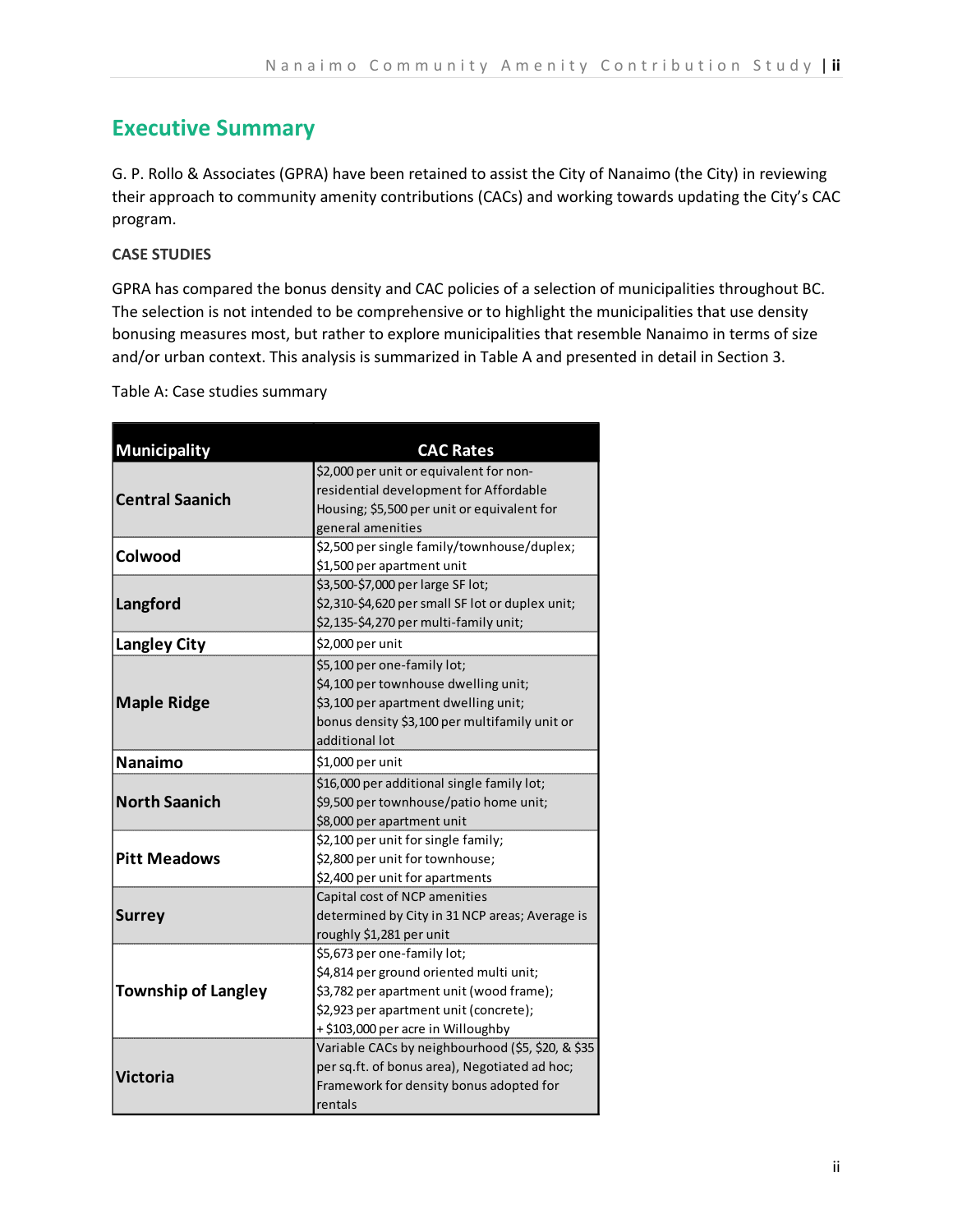Based on the case study analysis presented in Section 3, GPRA has identified the following best practices:

- Both density bonusing and CAC policies are acceptable to the market and easy to implement. If demand for development is present, these policies tend to see very high rates of use.
- Using both approaches is common and helps to avoid loopholes, as density bonusing covers projects that do not require rezoning, and CACs cover projects that do require rezoning.
- For ease of administration and maximum clarity for developers, CAC expectations should be expressed in a straightforward table of rates similar to DCCs. These should be updated periodically to reflect changes in the market.
- A "stepped" approach in which different rates apply to different density ranges may be beneficial:
	- o It allows the City to directly control the development incentives. For instance, this can be used to encourage higher density through diminishing rates
	- o It can be used to reflect the jump in cost from wood frame to concrete construction, again by diminishing the rates above certain thresholds
	- o It can be used to better match the financial realities of a project, increasing the program's efficacy.
- When a land lift approach is used, cities tend to aim for contributions in the 25% 75% range. Communities that have significant development interest in higher density development like Victoria tend to come in at the higher end of this range. Smaller municipalities with less demand tend to be near the lower end of this range. This reflects a gradual transition from lower rates to higher rates that Nanaimo should consider deliberately emulating.

In general, most municipalities secure any CACs (either cash or in-kind) during the rezoning process, most often before or at third reading. Although one can defer collection of fees payable until later in the development process this does open the door for developers to ask for a re-evaluation of the fee and perhaps try to reduce it or not pay it altogether. More appropriate would be to set what the CAC is by third reading with the payment or in-kind delivery schedule incorporated into the title on the property through a covenant on title. The City's current policy of securing the contribution at rezoning and is payable at the time of issuance of the Building Permit would be a perfectly acceptable approach to how to handle this sort of phased agreement. The amount payable should be set at the rates in effect at the time the rezoning is granted (although consideration could be given to indexing of the amount payable at CPI between  $3^{rd}$  reading and when the CAC is paid, at the discretion of the City), and would only be subject to change should there be further amendments to the zoning.

Although many municipalities assume that land lift per additional density is equal to the land value per base density (so for example, doubling the density would double the land value), this is not the case. This may be true under certain conditions, but in reality land lift may fall short or exceed this amount. For instance, switching from wood frame to concrete construction tends to reduce land lift due to increased costs.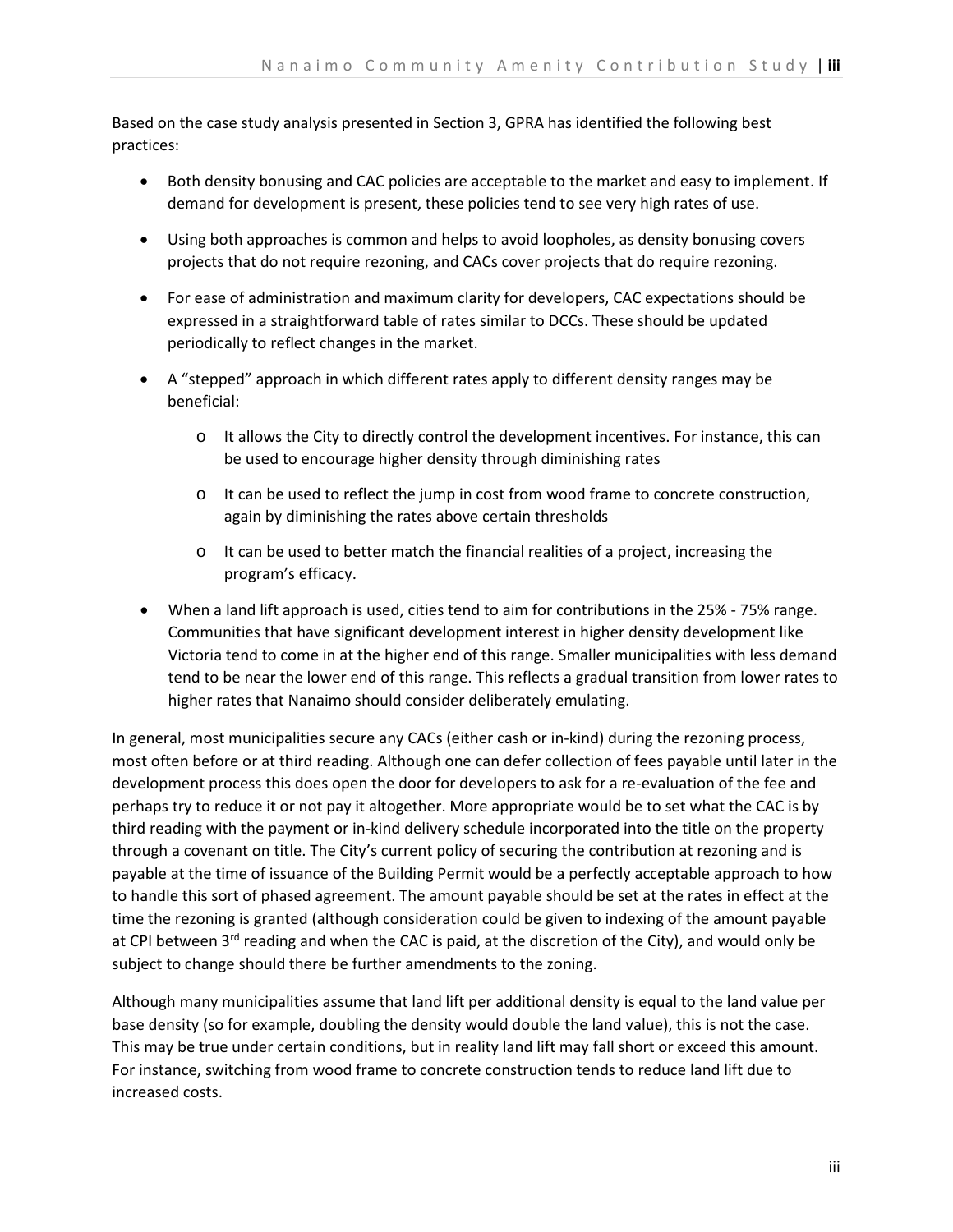Using this popular but incorrect assumption can negatively impact development by assuming some types of density to be more viable than they are. Instead, GPRA recommends using a residual land value approach to calculate an appropriate stepped fee framework, and to update this analysis periodically.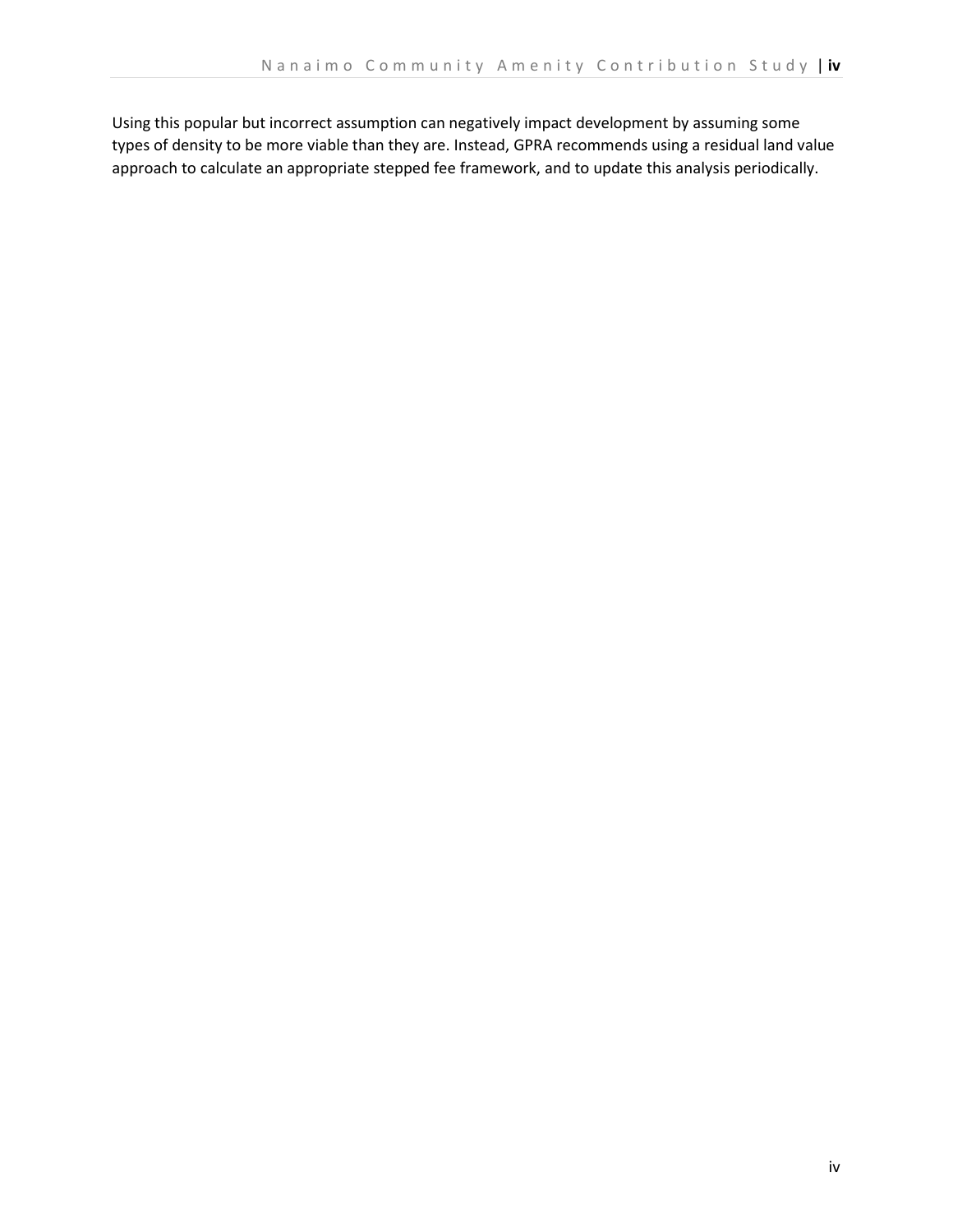#### **FINANCIAL ANALYSIS**

GPRA has run an economic analysis of the potential increase in land value supported after a rezoning to a higher density and has determined that there is evidence the City of Nanaimo can increase the CACs rates they seek to secure though rezoning.

The City provided GPRA with 7 hypothetical residential case studies to use for modelling the financial analysis. These cases are intended to represent those types of rezonings the City sees most often and expect to see in the future.

The financial analysis is intended to illustrate the economic benefits to a developer from the additional density being made available, and at a high level it should reveal what potential there is to collect monies for amenities without adversely affecting developers' bottom line under current market conditions.

The analysis indicates that there should be potential for the City to increase current CAC rate targets.

#### **GENERAL CONCLUSIONS & RECOMMENDATIONS**

Considering both the policy review and to the economic analysis GPRA offer the following conclusions and recommendations regarding a made in updating Nanaimo's Community Amenity Contribution policy:

1: Update City-wide flat fee CAC

- As with DCCs, the City could bring in area specific CACs at some point in the future if specific projects or amenity needs are identified for a particular area of the City.
- The City can, and should, reserve the right to continue to negotiate on a site specific rezoning where the rezoning is either something not considered in the OCP or for CD zones.
- Most of the communities surveyed in the policy review do not collect CACs from industrial development or commercial development, but the City can continue to use existing rates for CACs and negotiate amenities with developers of these uses.

2: Ensure the fee is affordable for developers

- A key measure GPRA recommends is to allow for a grace period when introducing a flat fee CAC.
- At the least ensure all applications in stream up to a pre-set date are grandfathered in under current policy, or developers are allowed the option of opting into the new program early to allow for cost certainty rather than being subject to an ad hoc analysis.
- Start temporarily with a low/nominal fee to introduce the concept to developers and allow for them to adjust expectations regarding land purchase pricing to reflect the new fees.

#### 3: Conduct periodic reviews of rates

• As with the DCC program the City should conduct a periodic review (GPRA recommends not less than every 5 years and no more than every 2 years) to determine the economics of development and the ability for development to contribute CACs and adjust rates accordingly after each review.

4: Consider using a basket of goods approach with a municipal assist factor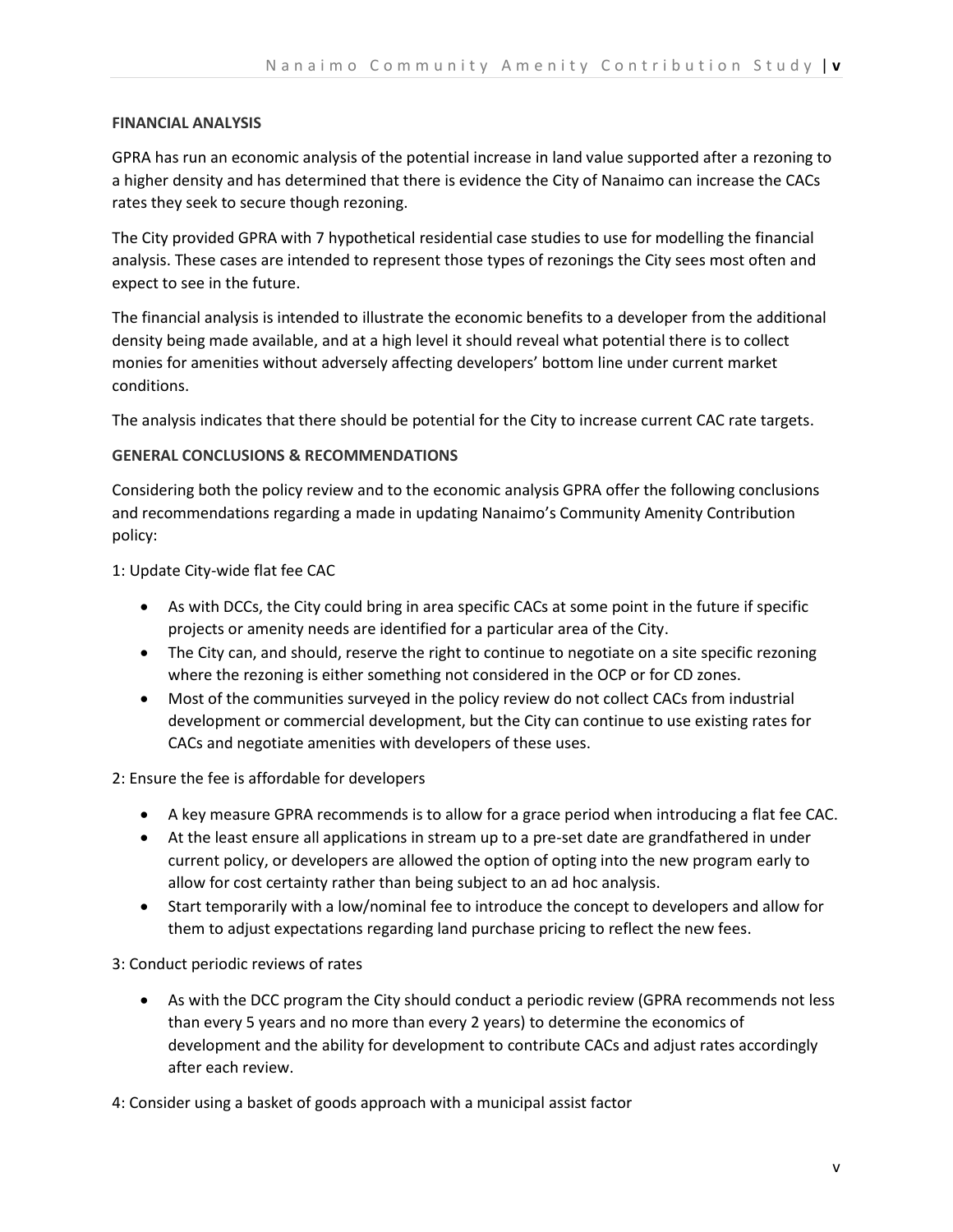- The Provincial Government recommends the municipalities use a basket of goods approach to CACs and the development community is more receptive to rates if they understand what amenities monies are being collected to pay for.
- Council, departments, and committees would need to identify specific amenities or facilities that would be needed in the future and estimate costs to determine CACs.
- Although policy allows for communities to collects CACs to pay for amenities that are lacking in already developed areas, there is a perceived fairness factor in laying the burden entirely on new development rather than paying for a portion of some amenities through general revenue or other means.

### 5. Potential Updated CAC rates

Given our research and analysis GPRA recommends the City increase its CACs as follows:

- **Single Family**: \$3,000 per unit in 2021; \$5,500 per unit in 2022, and \$8,000 per unit in 2023 and beyond.
- **Townhouse**: \$2,500 per unit in 2021; \$5,000 per unit in 2022, and \$7,500 per unit in 2023 and beyond.
- **Strata Apartments**: \$2,000 per unit in 2021; \$3,500 per unit in 2022, and \$5,000 per unit in 2023 and beyond.

After this point best practices recommend periodic reviews of rates on a rotating basis, similar to how jurisdictions review their DCC rates every three to five years. In the intervening period rates could be indexed at CPI every year.

With regard to the question of what the impact of a CAC is on housing pricing and who ultimately pays for it the short answer is that the sales price of a residential unit is driven by the what the market will bear, not by costs. Furthermore, CACs generally make up a relatively insignificant part of an overall cost for a project, often less than 1% of the total cost. In theory it is technically the current landowner who is selling their property to a developer will have the purchase price reflect the cost of a CAC to a developer in the land sales price.

With regard to the impact of the COVID-19 pandemic, as of this writing we are still in the midst of this crisis and it will be difficult to determine how much the housing market will truly be affected. Many economists feel that the impact will be over the next 1-3 years with a relatively quick recovery with support from senior levels of government. Insofar as how this affects the land lift in the financial analysis GPRA feels that those will be relatively minor as all housing will be affected which will mitigate some on the impact on the land lift. However, should there be a concern that the timing might be wrong to bring in an increase during a pandemic the City could look at delaying any increase until such time as the pandemic warning has been removed or could look at a gradual increase over time with increments on a quarterly or semi-annual basis.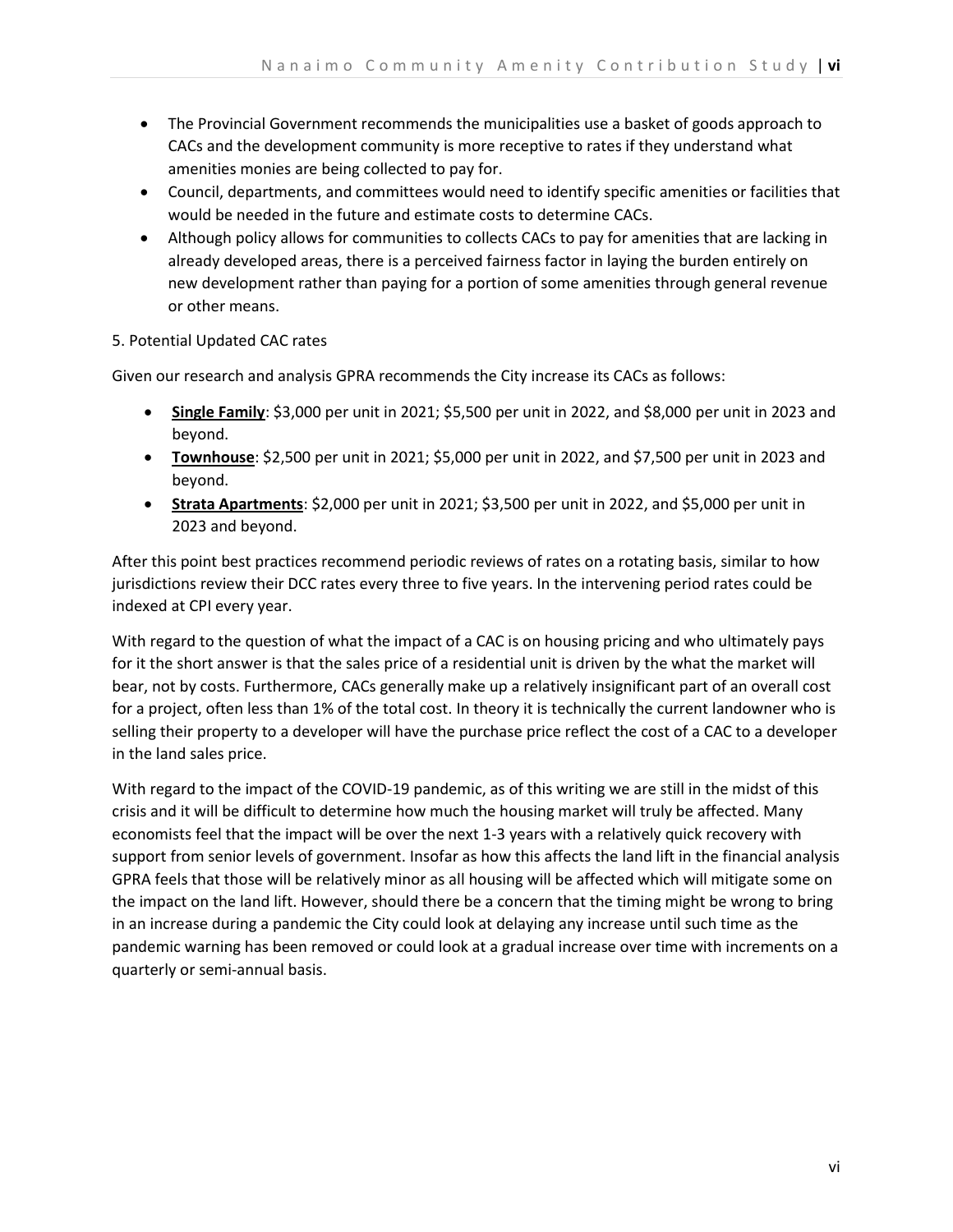# **Table of Contents**

| 1              |     | Introduction 1.1 |  |  |  |
|----------------|-----|------------------|--|--|--|
| $\overline{2}$ |     |                  |  |  |  |
|                | 2.1 |                  |  |  |  |
|                | 2.2 |                  |  |  |  |
|                | 2.3 |                  |  |  |  |
|                | 2.4 |                  |  |  |  |
| 3 <sup>7</sup> |     |                  |  |  |  |
|                | 3.1 |                  |  |  |  |
|                | 3.2 |                  |  |  |  |
|                | 3.3 |                  |  |  |  |
|                | 3.4 |                  |  |  |  |
|                | 3.5 |                  |  |  |  |
|                | 3.6 |                  |  |  |  |
| $\overline{4}$ |     |                  |  |  |  |
|                | 4.1 |                  |  |  |  |
|                | 4.2 |                  |  |  |  |
|                | 4.3 |                  |  |  |  |
| 5              |     |                  |  |  |  |
|                | 5.1 |                  |  |  |  |
|                | 5.2 |                  |  |  |  |
|                | 5.3 |                  |  |  |  |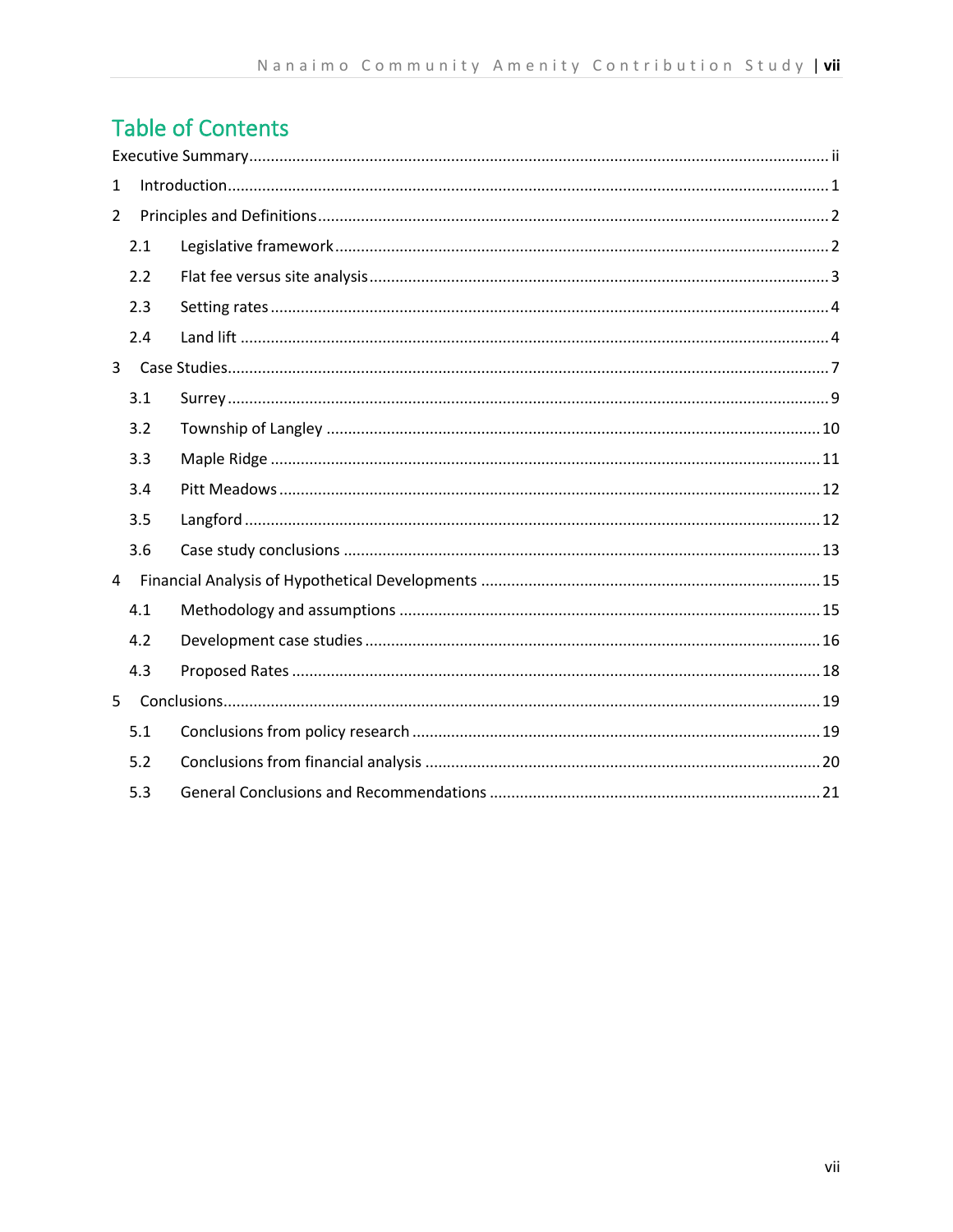# <span id="page-8-0"></span>**1 Introduction**

G. P. Rollo & Associates (GPRA) have been retained to assist the City of Nanaimo (the City) in reviewing their approach to community amenity contributions (CACs) and working towards the updating the City's CAC program. Specifically, GPRA has been tasked with:

- 1) Providing an understanding of the legislative framework for density bonusing and CACs, and how such programs differ
- 2) Researching density bonus programs in comparable jurisdictions and evaluating their relative strengths and weaknesses
- 3) Meeting with City staff to better understand their aspirations for community benefits to be funded through the program
- 4) Developing a CAC Program for the City and providing analyses and recommendations that are market-driven and supported by an understanding of the financial realities of development in the City
- 5) Making recommendations as to how to best manage the program and ensure that it is kept current to reflect changing market conditions; and make recommendations regarding the existing program
- 6) Provide a rationale for increasing the CAC per unit rates from the \$1,000 per unit charge that has been in place for more than a decade.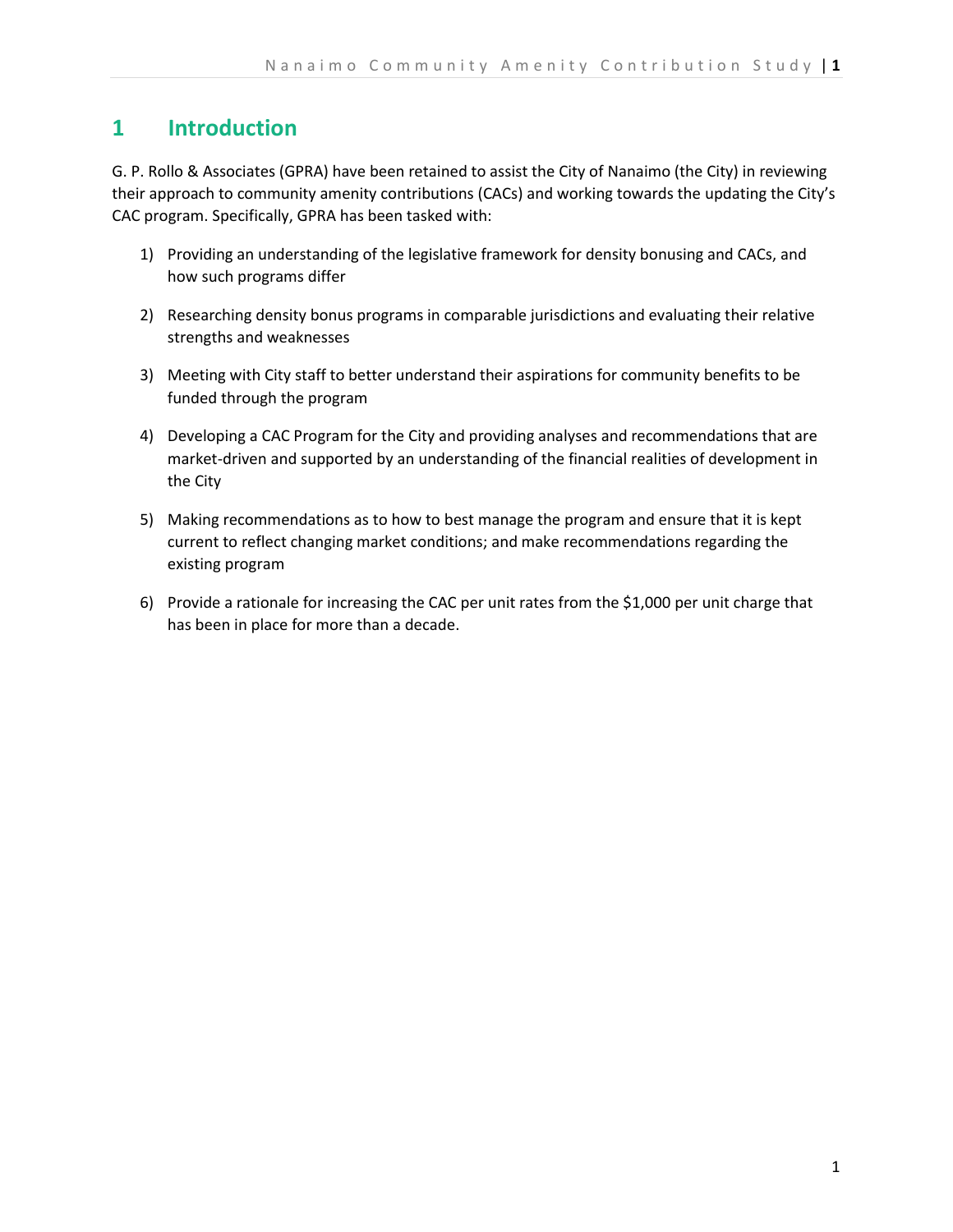# <span id="page-9-0"></span>**2 Principles and Definitions**

# <span id="page-9-1"></span>**2.1 Legislative framework**

Amenities and contributions are typically obtained through two general approaches:

1. Density bonusing, in which the zoning bylaw establishes the permissible density with and without a contribution, and sets the amount and type of contribution required for additional density.

Since it is part of the zoning bylaw, bonus density is available as of right and is not up to Council discretion as long as the contribution requirements are met.

2. Community amenity contributions (CACs), in which a contribution is negotiated as part of the rezoning process; this remains a matter of Council discretion.

In British Columbia, density bonusing is expressly enabled in the Local Government Act:

Section 482

- (1) A zoning bylaw may
	- (a) establish different density regulations for a zone, one generally applicable for the zone and the other or others to apply if the applicable conditions under paragraph (b) are met, and
	- (b) establish conditions in accordance with subsection (2) that will entitle an owner to a higher density under paragraph (a).
- (2) The following are conditions that may be included under subsection  $(1)$  (b):
	- (a) conditions relating to the conservation or provision of amenities, including the number, kind and extent of amenities;
	- (b) conditions relating to the provision of affordable and special needs housing, as such housing is defined in the bylaw, including the number, kind and extent of the housing;
	- (c) a condition that the owner enter into a housing agreement under section 483 before a building permit is issued in relation to property to which the condition applies. $1$

It is now accepted that the amenity contributions listed in Section 482.2 may take the form of cash as long as this cash is put towards said amenities.

Unlike density bonusing, CACs are not expressly enabled by the Local Government Act, but are considered part of the normal rezoning process. In other words, negotiation prior to rezoning is permissible by default and amenity contributions are part of this process. However, the Ministry of

<sup>&</sup>lt;sup>1</sup> Local Government Act (2015). Queen's Printer, Victoria.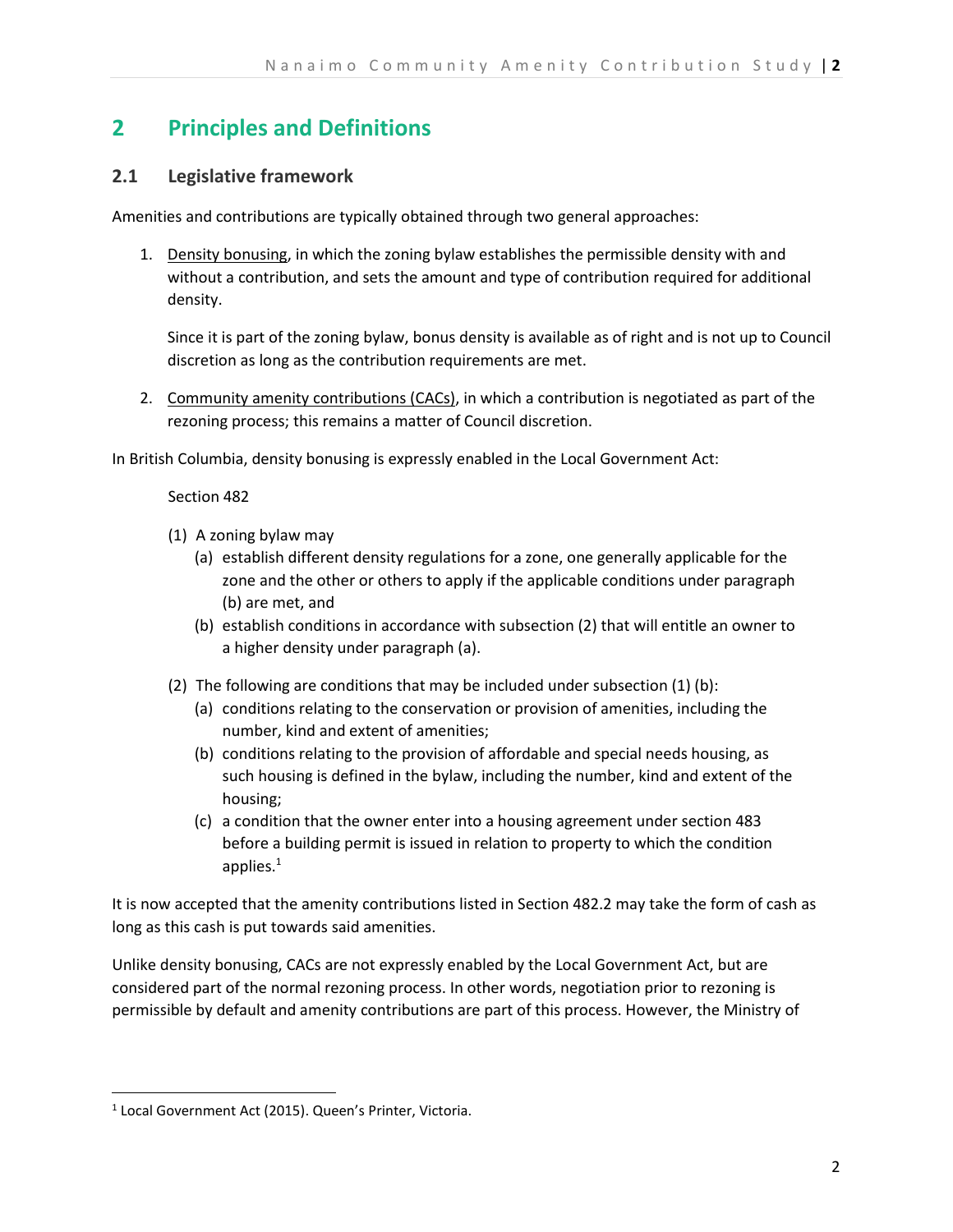Community, Sport and Cultural Development has published a guide to CACs which reiterates that they should be voluntary and discretionary for both parties:

Local governments do not have legal authority to require applicants for rezoning to pay CACs. They must ensure that any CACs are obtained as part of a negotiation process. Local governments must also not commit to pass a rezoning bylaw on the condition that CACs are provided. Council and regional board members are legally required to remain open-minded on a proposed rezoning, until they have heard the public's perspectives at the public hearing.

It is important to keep in mind that zoning is intended to implement the community plan and should not be seen as a revenue source. Being perceived to be "selling zoning" can undermine public confidence in the community plan and the council/regional board's commitment to the plan.<sup>2</sup>

# <span id="page-10-0"></span>**2.2 Flat fee versus site analysis**

Despite the imperative to keep CACs flexible and open-ended for the reasons listed in the Ministry guide above, municipalities in BC are increasingly releasing schedules of CAC targets much like DCC rates. This "flat fee" approach has the advantage of:

- Improving transparency and fairness
- Increasing developer and investor confidence
- Reducing administrative costs for developers and governments
- Facilitating faster development
- Allowing public input regarding requested amenities.

Because it is built into the zoning bylaw and needs to be formulaic, density bonusing almost always uses a flat fee approach, but not all municipalities approach CAC negotiations in this way. Many still rely on a project-by-project "site analysis" approach to CACs, in which each major rezoning application is analyzed to determine the contribution it can financially support. The site analysis approach is most appropriate for unusual or uncertain projects:

- Comprehensive developments
- Rezonings not anticipated in the OCP
- Large phased projects.

But the site analysis approach is not preferred by developers or most municipalities because it:

• Creates uncertainty regarding project costs, reducing investor and developer confidence

<sup>&</sup>lt;sup>2</sup> Ministry of Community, Sport and Cultural Development (2014). Community Amenity Contributions: Balancing community planning, public benefits and housing affordability. Retrieved on 2018/04/27 from [http://www.cscd.gov.bc.ca/lgd/intergov\\_relations/library/CAC\\_Guide\\_Full.pdf](http://www.cscd.gov.bc.ca/lgd/intergov_relations/library/CAC_Guide_Full.pdf)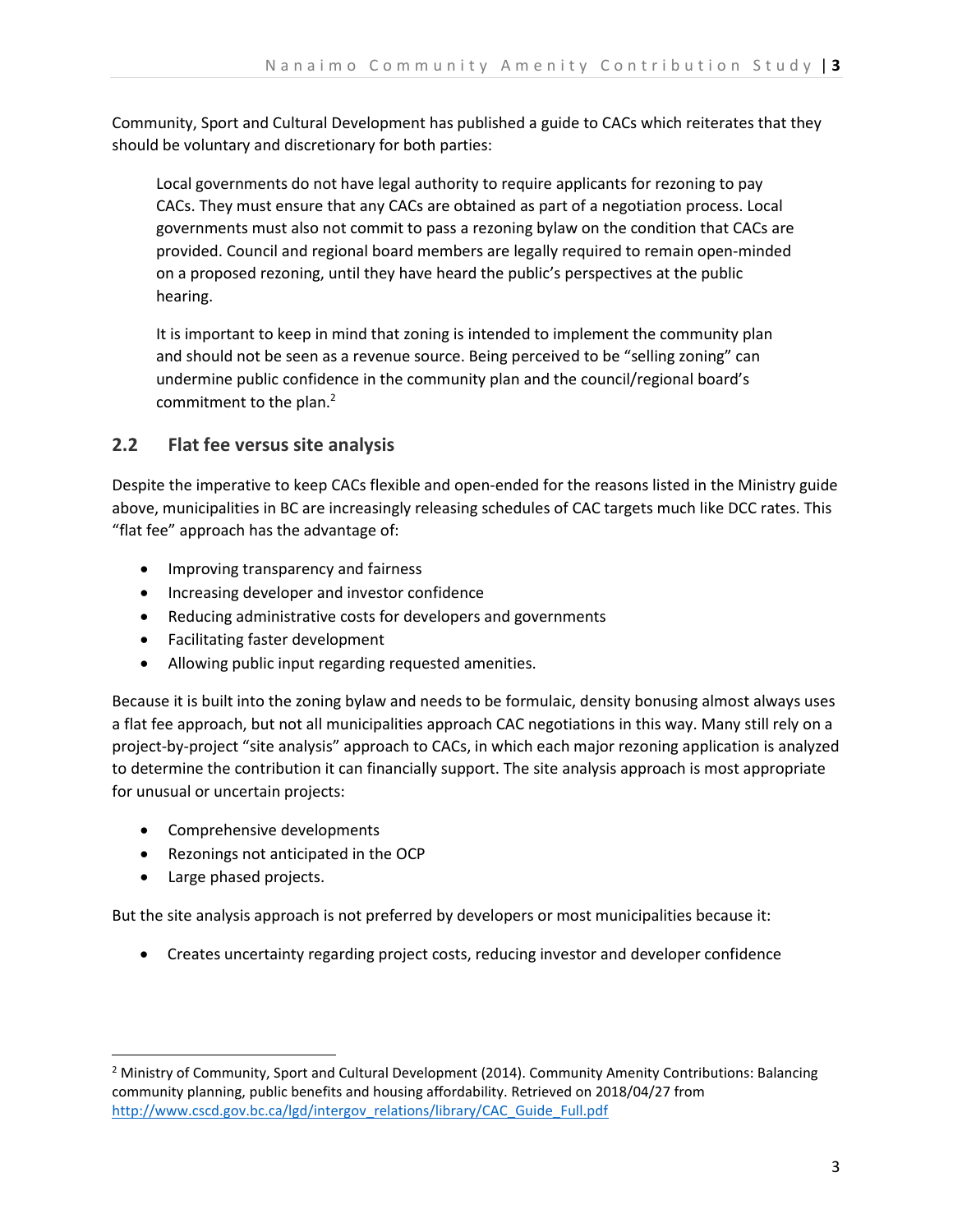- Is administratively challenging, which is difficult for small developers and inexperienced municipalities
- Tends to slow the development process.

### <span id="page-11-0"></span>**2.3 Setting rates**

There are two basic approaches to determining density bonus contribution rates or CAC negotiation targets:

- 1. Basket of goods: contribution rates or CAC targets are allocated to developments based on the pre-determined amenity requirements of the community or area.
- 2. Land lift: contribution rates or CAC targets are allocated to developments based on how much they are able to contribute, or based on the increase in the project's land value that occurred or would occur due to increased density. This is discussed in more detail below.

Developers typically prefer the "basket of goods" approach because it is perceived as fairer and usually produces lower rates. However, since the basket of goods approach is not connected to developments' ability to pay – instead being based on the community's needs – it is possible for rates generated in this way to overburden developers. Thus, a blended approach is generally preferred: rates should be in line with the community's needs (basket of goods approach) but not more than developments can support (land lift approach).

# <span id="page-11-1"></span>**2.4 Land lift**

Because it results directly from the increase in density, the increase in land value from one density to another – called "land lift" – may be attributed to the rezoning or the bonus density, and is therefore arguably the result of City policy rather than developer work.

That permitting denser or more valuable projects on the same site tends to produce increases in land value is demonstrably true in the market, but the market is also fluid, flexible, and subject to speculation. For this reason, estimating the amount of land lift from a particular rezoning or density bonus through market research is impossible. A better approach to estimating land lift is theoretical: if costs and revenues are all set by the market and estimable, then assuming a constant profit margin – say 15% profit to costs – the corresponding value of the land that would produce that profit margin may be determined. How this "residual land value" changes with density reveals the land lift from a rezoning or density bonus.

When a parcel changes hands after rezoning, the purchaser might pay more than this theoretically derived amount or less, in which case they are likely to achieve a greater or narrower profit margin. In general, land values do rise and fall basically in line with these theoretical estimates.

An example of calculating land lift follows. Figure 1 reflects hypothetical residential development based on two densities: a base density permitted under current zoning, and a revised density permitted after a rezoning.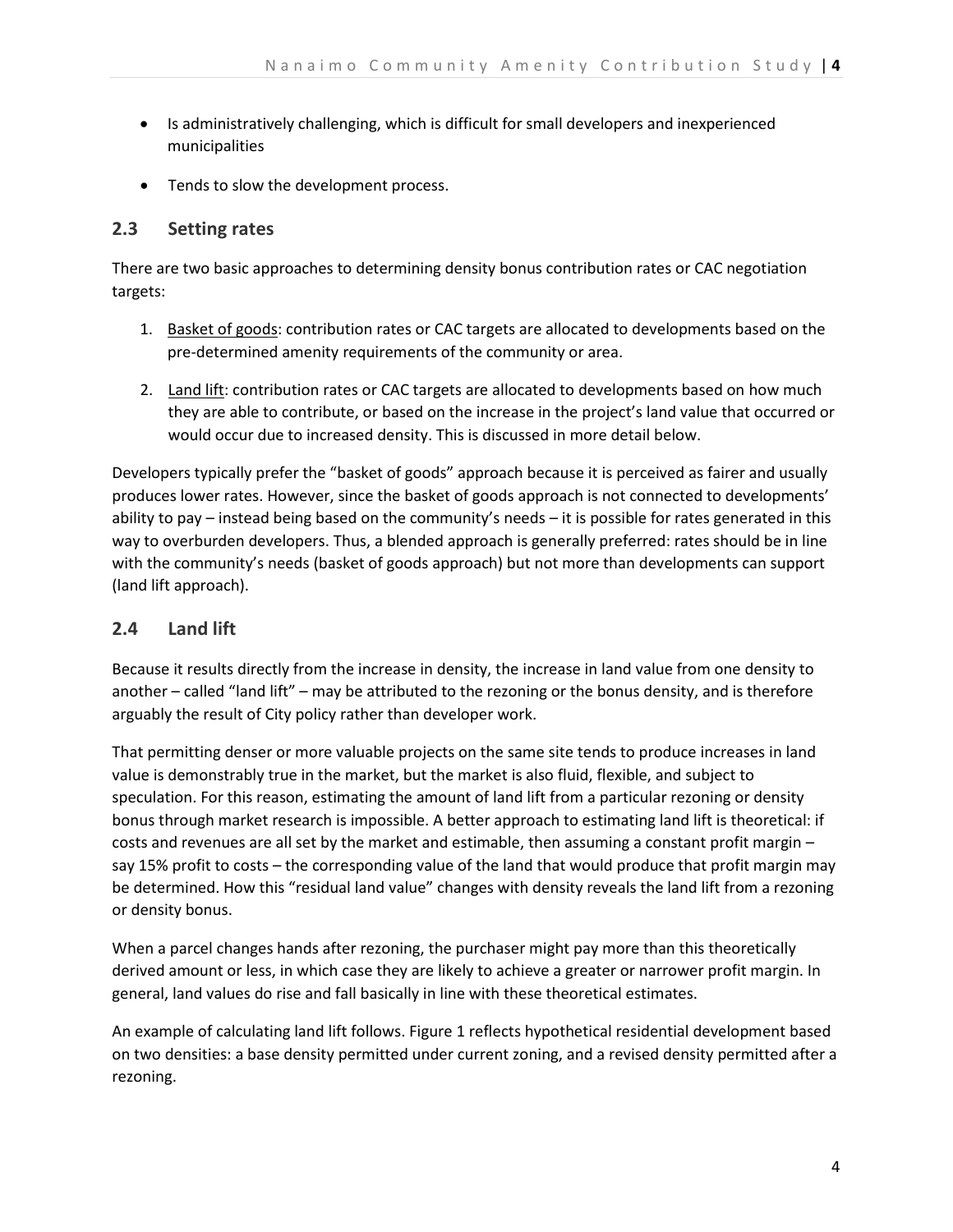

#### Figure 1: Land Value at Base Density versus Land Value at Rezoned Density

In the example above, with permissions granting an increase in density there is a rise in the value that a developer could afford to pay for that same parcel of land. The bar on the left represents the base value for the land under current zoning that a developer might pay based on current expectations of revenues and costs, as well as an allowance for developer profit. The bar on the right shows the base value for the land plus the increased value the developer could pay for the land with a higher density of development permitted, again based on current expectation of revenues and costs along with an allowance for profit.

It should be noted that this increase in land value is reflective of the change in permitted density and or use. It is not a value that is representative of the native development rights carried under existing zoning, and as such the current property owner should not expect to achieve this value for their land on the right if they are assuming no costs or risks in trying to rezone their land. The value on the left represents current market values for land, inherent in which is the value increases over the years the property has been held through increases in market value for land.

The revenue from a project is set by the market and out of the developer's control, so assuming a developer intends to achieve a given profit margin, if CACs are required for a rezoning or if a cash contribution is required for bonus density, then the developer must lower their costs elsewhere to maintain the project's profitability. Most costs are also set by the market and out of the developer's control, except for the price of land.

In other words, CACs or bonus density contributions should decrease the land's value, basically "dollar for dollar", rather than impacting profit margins or product prices. That is, if \$1 million of CACs were required from a project, this would have resulted in a \$1 million decrease in the land's value. In GPRA's experience this is exactly what occurs in jurisdictions with CACs or density bonusing, once the land market has time to adjust to the new policy framework.

Density bonus rates and CACs should not exceed the land lift for a given project, because that would increase the project's costs more than the added density increased the project's revenues. In other words, the land lift amount acts as threshold above which CACs or density bonus payments are likely to negatively impact project viability. A developer would have no reason to use the CAC or density bonusing policy in that scenario because the added burden would be bigger than the added benefit.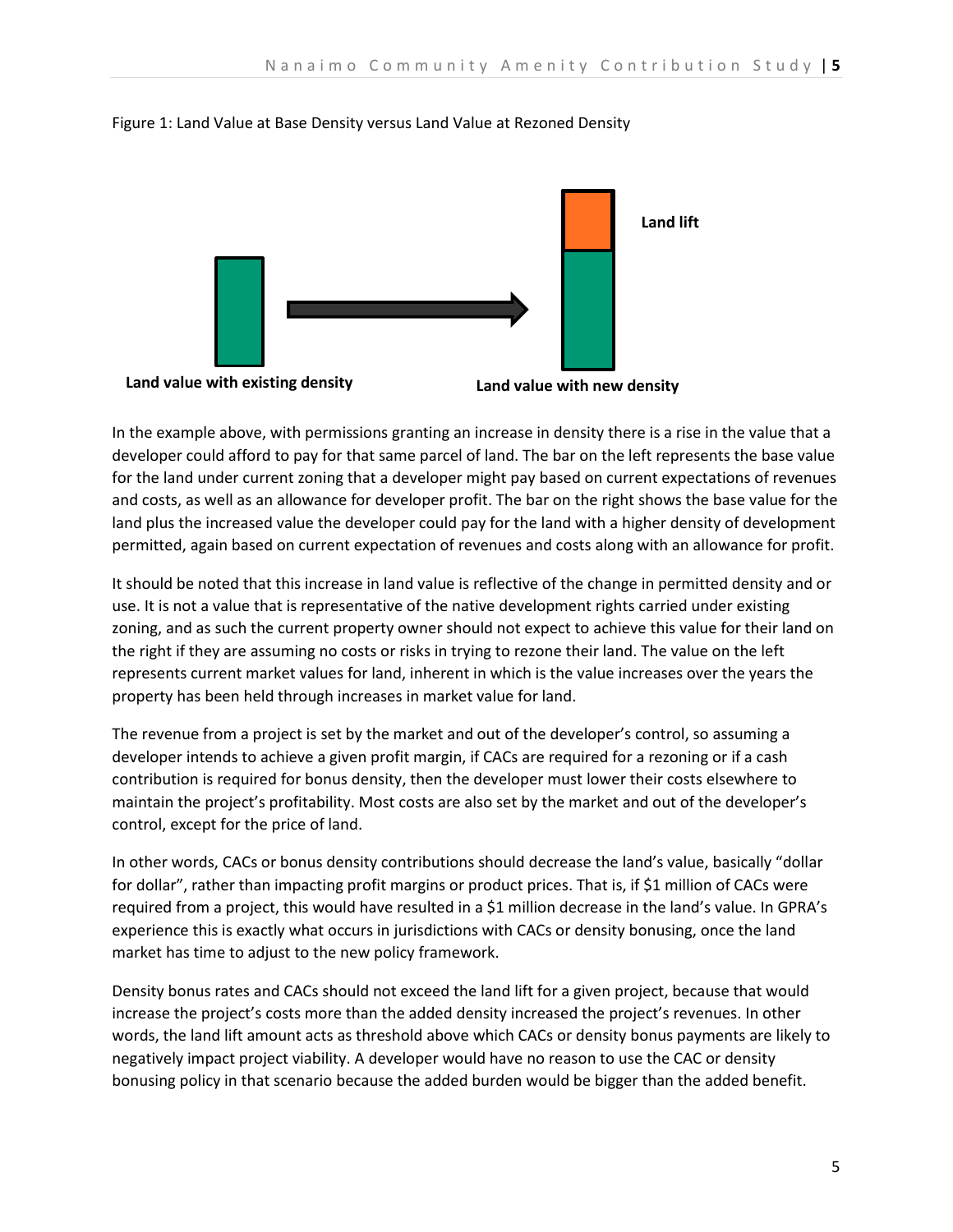In closing, land lift reflects the impact of changing density, and the land lift exists with or without CAC or density bonusing policies. In jurisdictions without such policies, or where those policies are avoided or not applied, the land lift still exists but is captured by the developer or the land vendor, or in most cases split between the two. CAC and density bonusing policies simply allow the public to access some share of the land lift so that the neighbourhood benefits from the added density.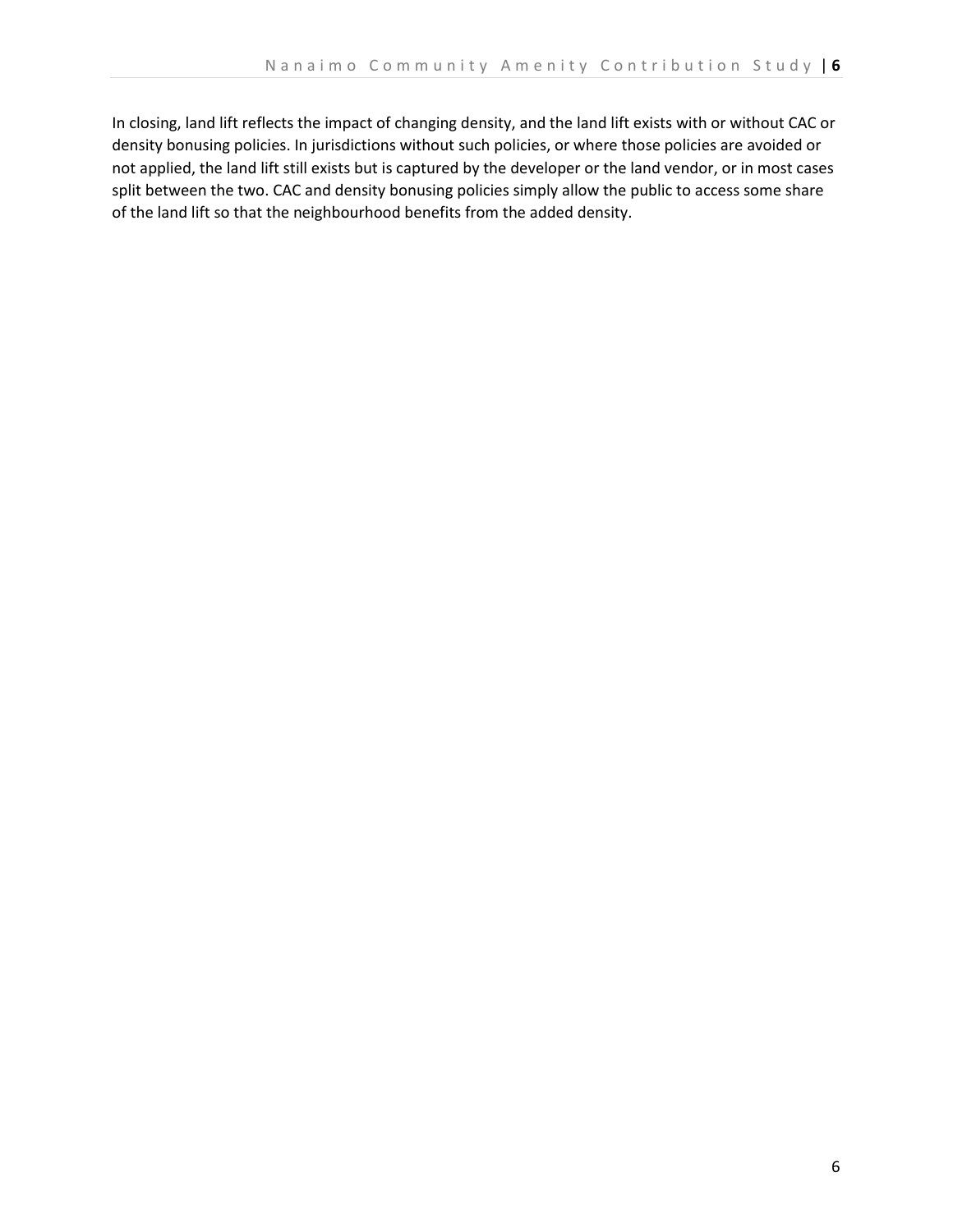# <span id="page-14-0"></span>**3 Case Studies**

This section compares the CAC policies of a selection of municipalities throughout BC. The selection is not intended to be comprehensive or to highlight the municipalities that use these measures most, but rather to explore municipalities that resemble Nanaimo in terms of size and urban context. The selected municipalities are:

- Central Saanich
- Colwood
- Langford
- Langley City
- Maple Ridge
- North Saanich
- Pitt Meadows
- Surrey
- Township of Langley
- Victoria

Table 1 below summarizes the CAC and density bonusing policies of these ten jurisdictions along with Nanaimo's current CAC rate.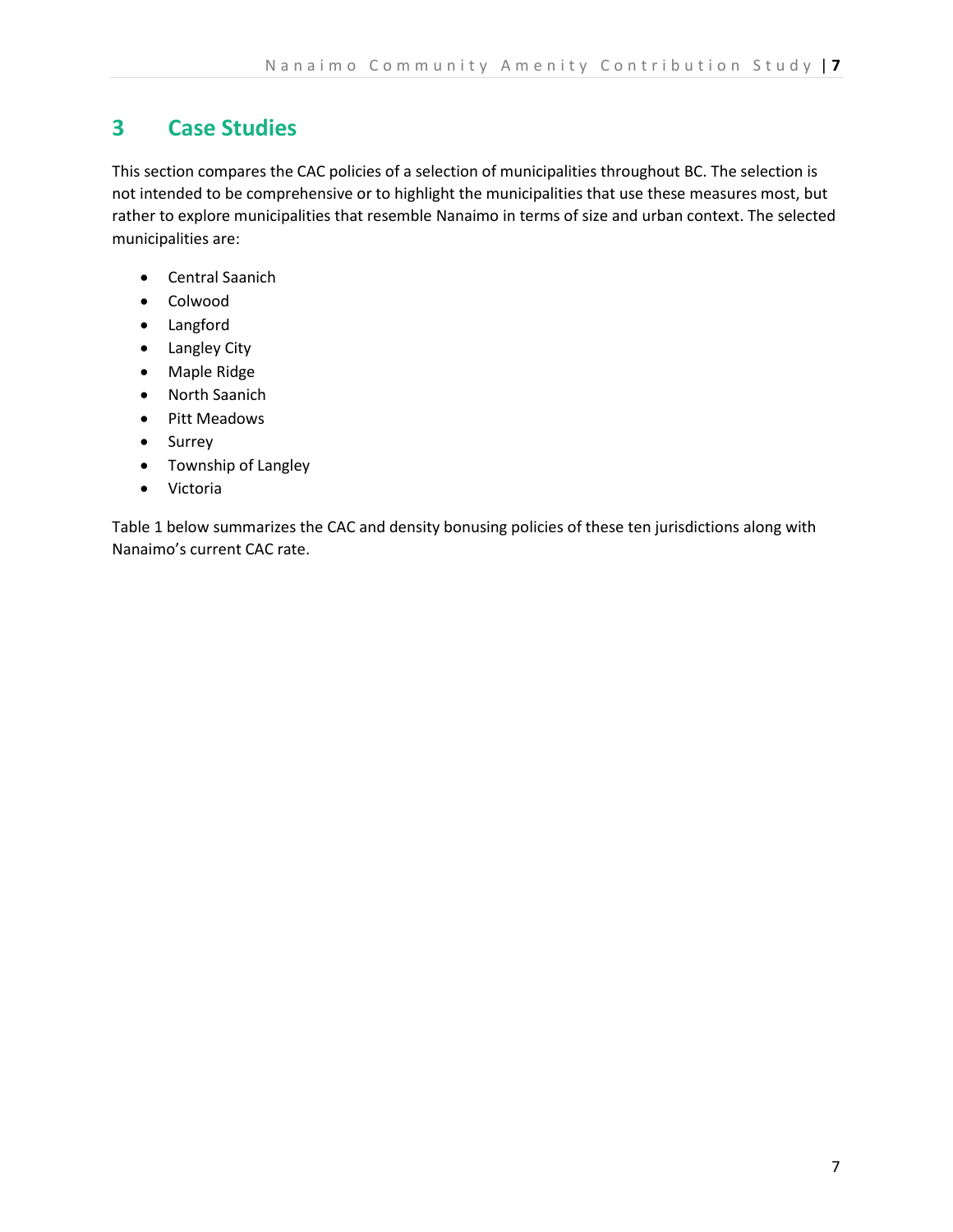Table 1: CACs in Comparable Jurisdictions Case studies Summary

| <b>Municipality</b>        | <b>CAC Rates</b>                                  |  |
|----------------------------|---------------------------------------------------|--|
|                            | \$2,000 per unit or equivalent for non-           |  |
| <b>Central Saanich</b>     | residential development for Affordable            |  |
|                            | Housing; \$5,500 per unit or equivalent for       |  |
|                            | general amenities                                 |  |
| Colwood                    | \$2,500 per single family/townhouse/duplex;       |  |
|                            | \$1,500 per apartment unit                        |  |
|                            | \$3,500-\$7,000 per large SF lot;                 |  |
| Langford                   | \$2,310-\$4,620 per small SF lot or duplex unit;  |  |
|                            | \$2,135-\$4,270 per multi-family unit;            |  |
| <b>Langley City</b>        | \$2,000 per unit                                  |  |
|                            | \$5,100 per one-family lot;                       |  |
|                            | \$4,100 per townhouse dwelling unit;              |  |
| <b>Maple Ridge</b>         | \$3,100 per apartment dwelling unit;              |  |
|                            | bonus density \$3,100 per multifamily unit or     |  |
|                            | additional lot                                    |  |
| <b>Nanaimo</b>             | \$1,000 per unit                                  |  |
|                            | \$16,000 per additional single family lot;        |  |
| <b>North Saanich</b>       | \$9,500 per townhouse/patio home unit;            |  |
|                            | \$8,000 per apartment unit                        |  |
|                            | \$2,100 per unit for single family;               |  |
| <b>Pitt Meadows</b>        | \$2,800 per unit for townhouse;                   |  |
|                            | \$2,400 per unit for apartments                   |  |
|                            | Capital cost of NCP amenities                     |  |
| <b>Surrey</b>              | determined by City in 31 NCP areas; Average is    |  |
|                            | roughly \$1,281 per unit                          |  |
|                            | \$5,673 per one-family lot;                       |  |
|                            | \$4,814 per ground oriented multi unit;           |  |
| <b>Township of Langley</b> | \$3,782 per apartment unit (wood frame);          |  |
|                            | \$2,923 per apartment unit (concrete);            |  |
|                            | + \$103,000 per acre in Willoughby                |  |
|                            | Variable CACs by neighbourhood (\$5, \$20, & \$35 |  |
| <b>Victoria</b>            | per sq.ft. of bonus area), Negotiated ad hoc;     |  |
|                            | Framework for density bonus adopted for           |  |
|                            | rentals                                           |  |

Most municipalities measure density in their CAC and density bonusing policies by the same metrics used in their zoning bylaws. This is intuitive because it allows clear comparison and prevents loopholes. Thus, most municipalities use some combination of per built area, per unit, or FSR metrics. However, there are a few exceptions and nuances: All rezonings in eligible areas in the Township of Langley, and all commercial rezonings in eligible areas in Surrey require CACs at rates expressed per acre. In other words, these are not density bonuses as much as rezoning charges. Other communities such as Victoria expressly request contributions based on site analysis to determine land lift, at least in some cases. Other municipalities perform land lift calculations prior to setting their rates.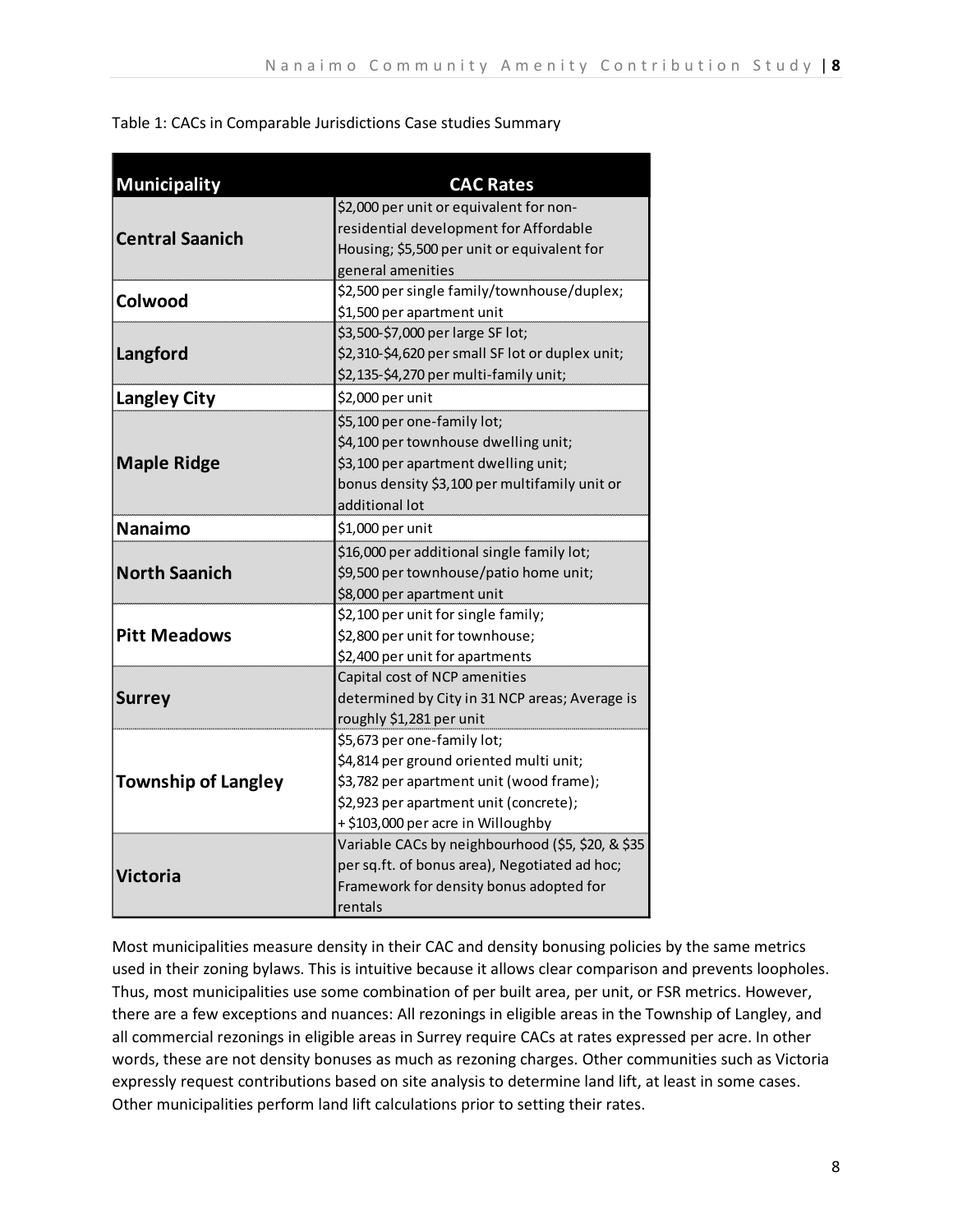What amenities are funded by these policies? Popular options include:

- Affordable housing
- Underground parking
- Civic facilities
- Parks and paths
- Public art

Some municipalities' density bonusing and CAC policies apply only to particular land uses in particular areas, including Township of Langley, Pitt Meadows, and Victoria. Others apply to all developments, such as Langley City and Langford. Coquitlam, Maple Ridge, and City of North Vancouver have density bonusing policies that apply in limited areas but CAC policies that apply everywhere.

In general, most municipalities secure any CACs (either cash or in-kind) during the rezoning process, most often before or at third reading. Although one can defer collection of fees payable until later in the development process this does open the door for developers to ask for a re-evaluation of the fee and perhaps try to reduce it or not pay it altogether. More appropriate would be to set what the CAC is by third reading with the payment or in-kind delivery schedule incorporated into the title on the property through a covenant.

The specific details of some jurisdiction's experience is discussed in more detail in the following sections.

#### <span id="page-16-0"></span>**3.1 Surrey**

**Type** Density bonus

#### **Formula**

Fixed fees per additional unit (residential) or per land area (non-residential), which vary by area based on a basket of goods.

#### **Maximum bonus**

Varying by zone

**Objective** Police, fire, library, parks, paths, and facilities

#### **Eligibility**

Neighbourhood Concept Plan areas (31 designated throughout Surrey)

#### **Comments**

The City of Surrey officially has a density bonusing policy as well as a CAC policy, but the CAC policy has been waived since 2007 when it was first introduced.

The density bonusing policy establishes higher maximum bonus densities in certain zones and areas, which vary. A basket of goods is estimated in each area – broken down into police, fire, library, and parks & facilities components – which is allocated to the additional density on a per unit basis for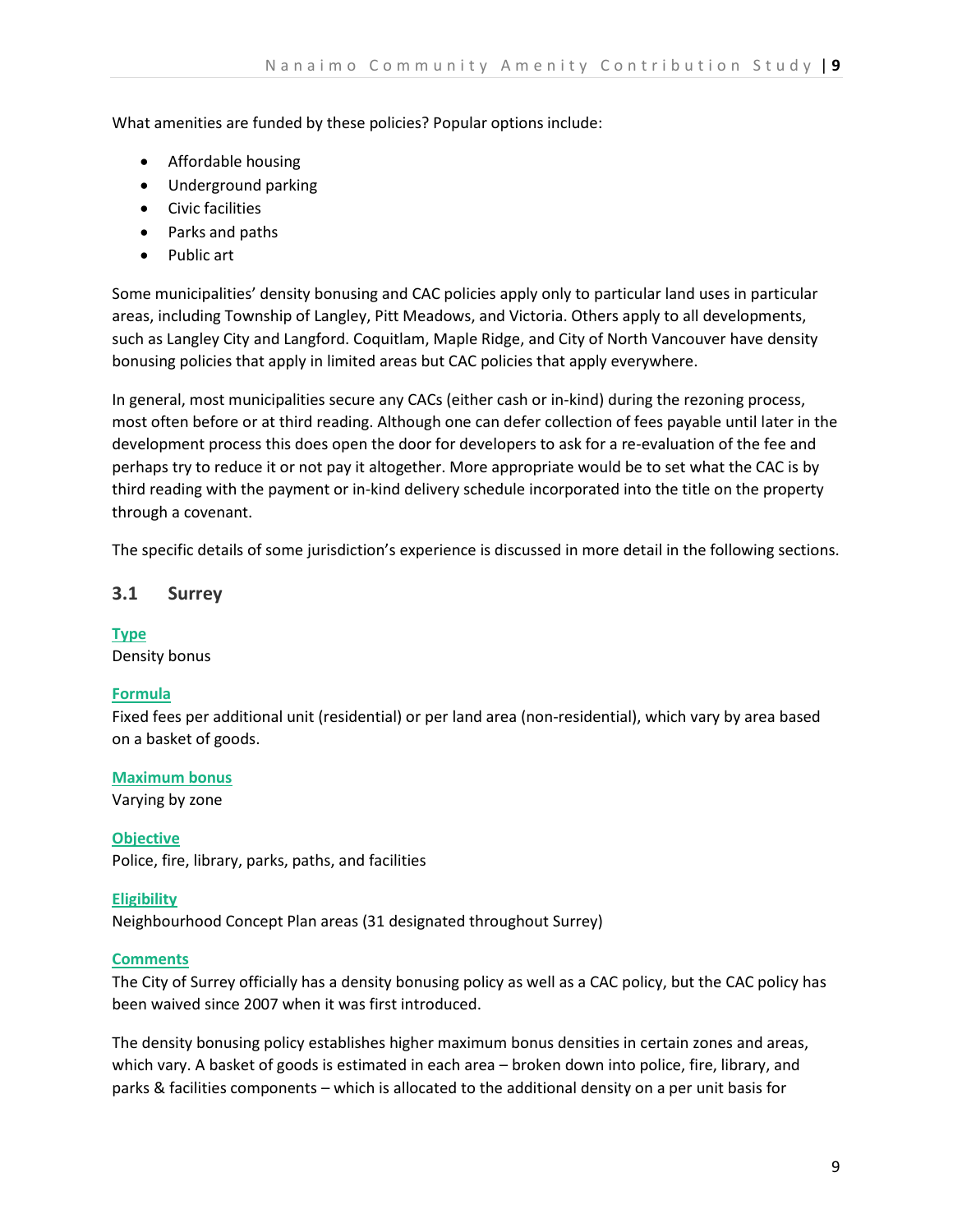residential, and a per land area basis for non-residential. This policy has been very successful throughout Surrey, although it has been waived in the City Centre and Guildford at times in order to incentivize development.

Surrey's proposed but never-implemented CAC policy aims to target rezoning negotiations in the City Centre and Guildford areas to achieve the following:

 $cash$  contribution =  $\frac{3 \times land \ value \times additional \ floorspace}{4 \times base \ floarspace}$ anae *xaaantomat Joor space*.<br>4×base floorspace.

This is an approximately equal to 75% of the project's land lift, but only under certain market conditions. The real land lift may vary substantially from this number, depending on the project. The document calls this amount "75% of land lift", but this is incorrect. This policy has been waived since 2007 to encourage development, although the City is considering implementing it in the near future.

# <span id="page-17-0"></span>**3.2 Township of Langley**

### **Type**

CACs

## **Formula**

Varying by residential type:

- Single family: \$5,673 per lot
- Townhouse, rowhouse, or duplex: \$4,814 per unit
- Apartment of  $1 6$  storeys: \$3,782 per unit
- Apartment of 7 or more storeys: \$2,923 per unit.

PLUS about \$103,000 per ac of land in certain parts of Willoughby

### **Objective**

Parks, greenways, public art, heritage preservation, police, fire, and library

### **Eligibility**

All rezonings with residential, and all rezonings in selected areas of Willoughby

# **Comments**

The Township of Langley calculated the cost of a basket of goods for parts of the Willoughby area, and then estimated the share of that cost to be about \$103,000 per ac of rezoned land (adjusted periodically), which is expected from developers.

According to staff, the policy has been extremely successful and used by almost all new development in Willoughby since its introduction. Developers rarely attempt to deviate from this CAC rate through negotiation. The Township likes the policy and is considering expanding it to other growth areas. The policy has the advantage of encouraging density, since it applies to all rezonings in the area regardless of density. In truth this is not a density bonus but a rezoning fee.

The Township also has a density bonusing program but it is being phased out, and has already been replaced with the current framework in Willoughby.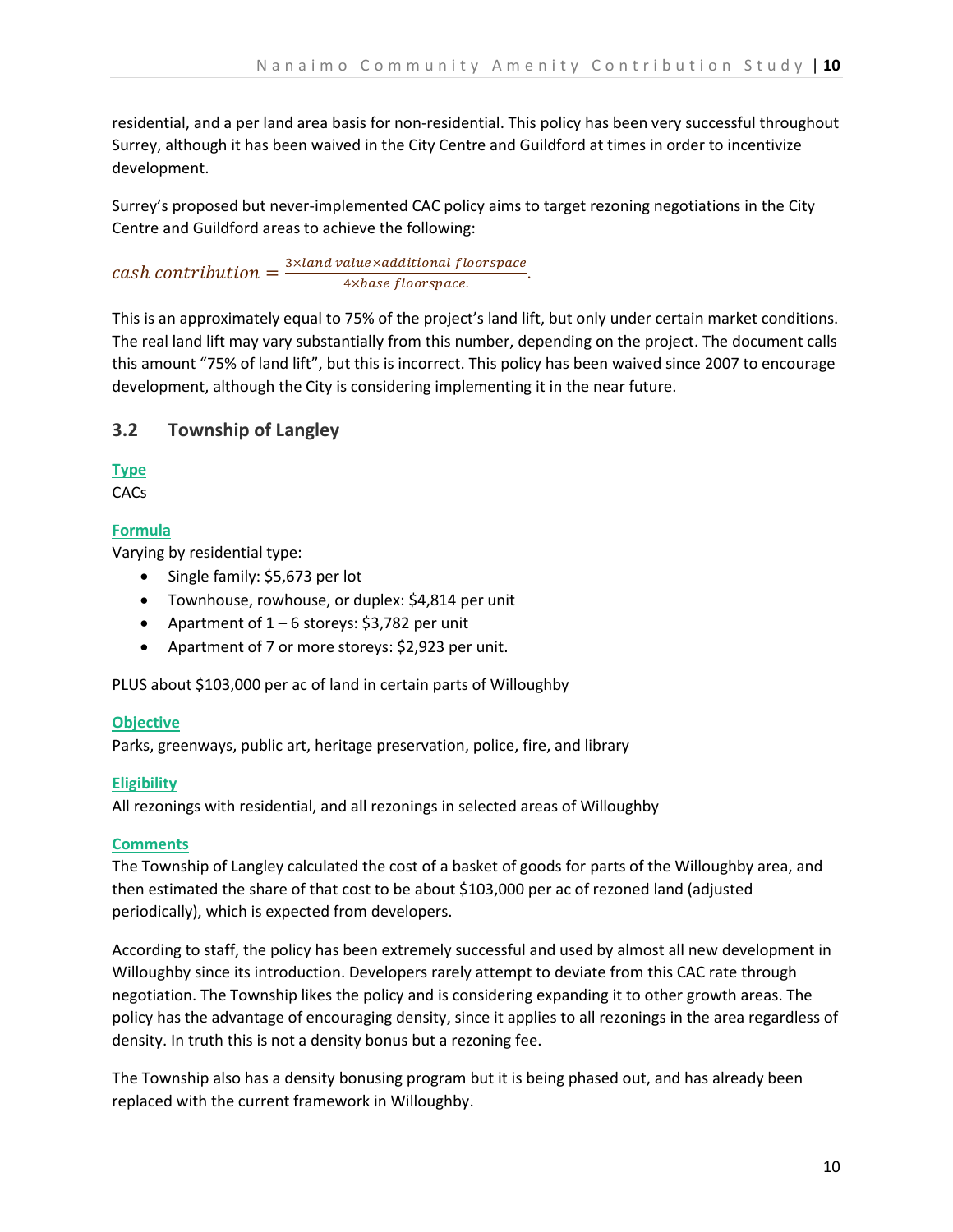In addition to the Willoughby-specific policy described above, the Township also recently introduced a municipality-wide CAC schedule (see above) applying to all rezonings that include residential. Both sets of charges are applicable to eligible properties, which is justified by the varying amenities needs of different parts of the Township.

### <span id="page-18-0"></span>**3.3 Maple Ridge**

#### **Type**

Both

### **Formula**

Density bonus: \$3,100 per residential unit

CACs:

- \$5,100 per single family lot
- \$4,100 per ground-oriented multi-family dwelling (includes townhouses)
- \$3,100 per apartment.

#### **Maximum bonus**

Density bonus:

#### Table 2: Maximum density bonus by zone, Albion

| <b>Code</b> | <b>Name</b>                              | <b>Base density</b> | <b>Maximum with bonus</b> |
|-------------|------------------------------------------|---------------------|---------------------------|
| $RS-1d$     | <b>One Family Urban (Half Acre)</b>      | 2,000 $m^2$ per lot | 557 $m^2$ per lot         |
| $RS-1b$     | <b>One Family Urban (Medium Density)</b> | 557 $m2$ per lot    | 371 $m2$ per lot          |
| $RM-1$      | <b>Townhouse</b>                         | 0.6 FSR             | 0.75 FSR                  |

#### **Objective**

Parks, trails, civic facilities, public art, heritage conservation, affordable housing

#### **Eligibility**

Density bonus: RS-1d, RS-1b, and RM-1 zones in the Albion Area

CACs: All rezonings with residential

#### **Comments**

Maple Ridge introduced density bonusing to the Albion Area in 2012, and since then the policy has been extremely successful, being used by every single eligible development. The contribution amount is unchanged since 2012 so it is an increasingly good deal for developers, which might be a shortcoming of Maple Ridge's approach so far.

<span id="page-18-1"></span>Maple Ridge recently expanded the policy to include the City-wide CAC program described above.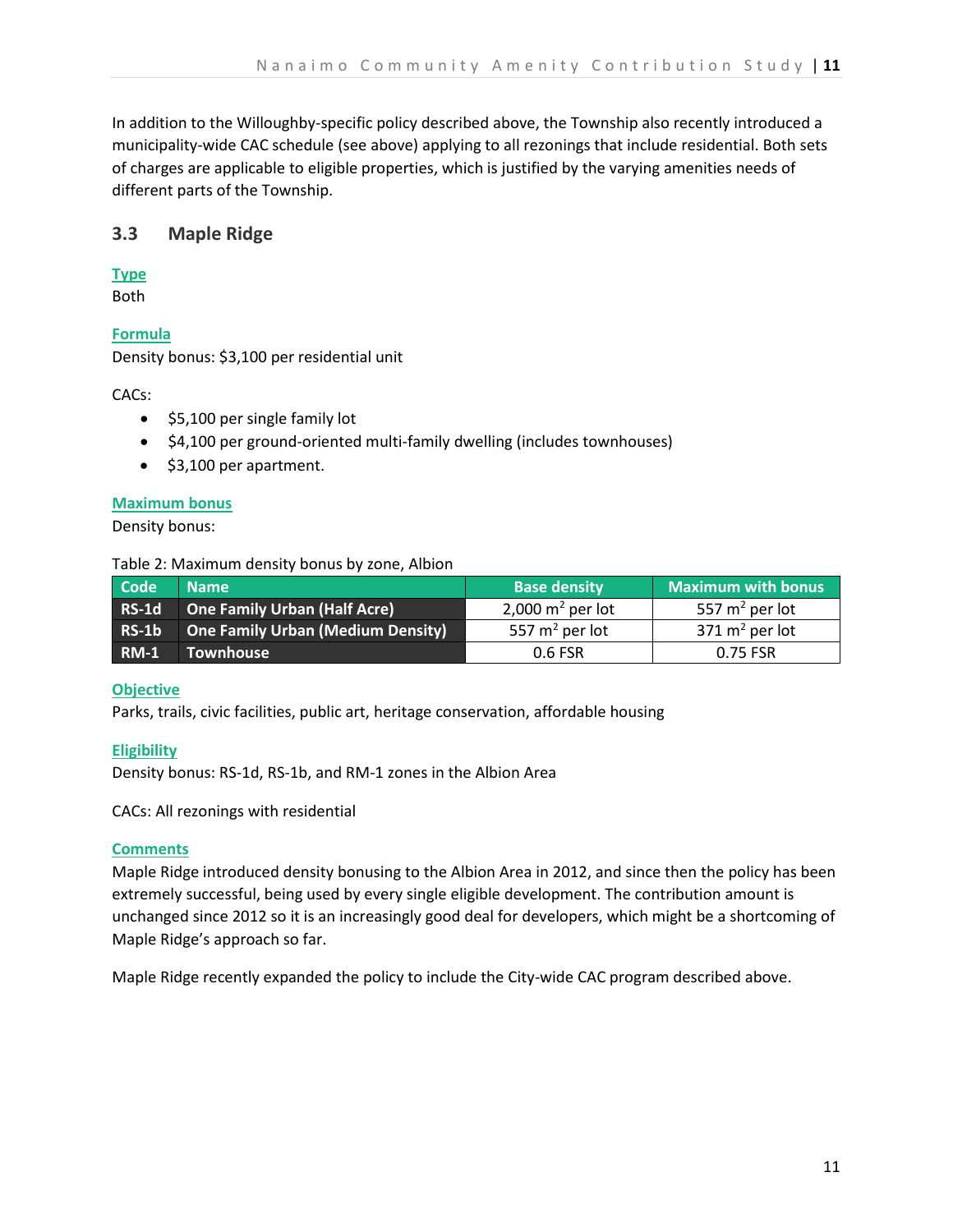# **3.4 Pitt Meadows**

### **Type**

CACs

#### **Formula**

\$2,100 per single family lot, \$2,800 per townhouse, and \$2,400 per apartment above the existing density.

### **Objective**

Community civic facility, public art, affordable and special needs housing, parks, trails, significant ecological features, other projects.

### **Eligibility**

Rezonings with residential in the Urban Containment Boundary, excluding affordable and special needs housing and accessory dwelling units.

### **Comments**

This opportunity has not been taken up by developers yet; Pitt Meadows has trouble even achieving the base density. Parking can only go one level down due to the high water table, which has limited the size of development. This is unlikely to change until demand for development grows to the point where underground parking is viable in this location.

# <span id="page-19-0"></span>**3.5 Langford**

### **Type**

CACs

### **Formula**

Table 4: CAC by land use and area, Langford

|                                                    | <b>Pedestrian</b><br><b>Downtown</b> | <b>City Centre</b> | <b>Sooke Road</b><br><b>Corridor</b> | <b>Elsewhere</b> |  |
|----------------------------------------------------|--------------------------------------|--------------------|--------------------------------------|------------------|--|
| Large lot detached                                 | \$3,500 per unit                     | \$5,200 per unit   | \$4,400 per unit                     | \$7,000 per unit |  |
| <b>Small lot detached</b>                          | \$2,310 per unit                     | \$3,432 per unit   | \$2,904 per unit                     | \$4,620 per unit |  |
| <b>Duplex</b>                                      | \$2,310 per unit                     | \$3,432 per unit   | \$2,904 per unit                     | \$4,620 per unit |  |
| <b>Multi-family</b>                                | \$2,135 per unit                     | \$3,172 per unit   | \$2,684 per unit                     | \$4,270 per unit |  |
| <b>Commercial, business</b><br>park, or industrial | \$1 per $ft^2$                       | \$1 per $ft^2$     |                                      |                  |  |

A park and open space contribution is determined at the time of rezoning and is in addition to these amounts.

Outside of the Pedestrian Downtown, City Centre, and Sooke Road Corridor areas, single family rezonings of 15 or more units may waive \$15,000 per 15 units in exchange for one affordable housing lot.

### **Objective**

Affordable housing, downtown parking, parks and open space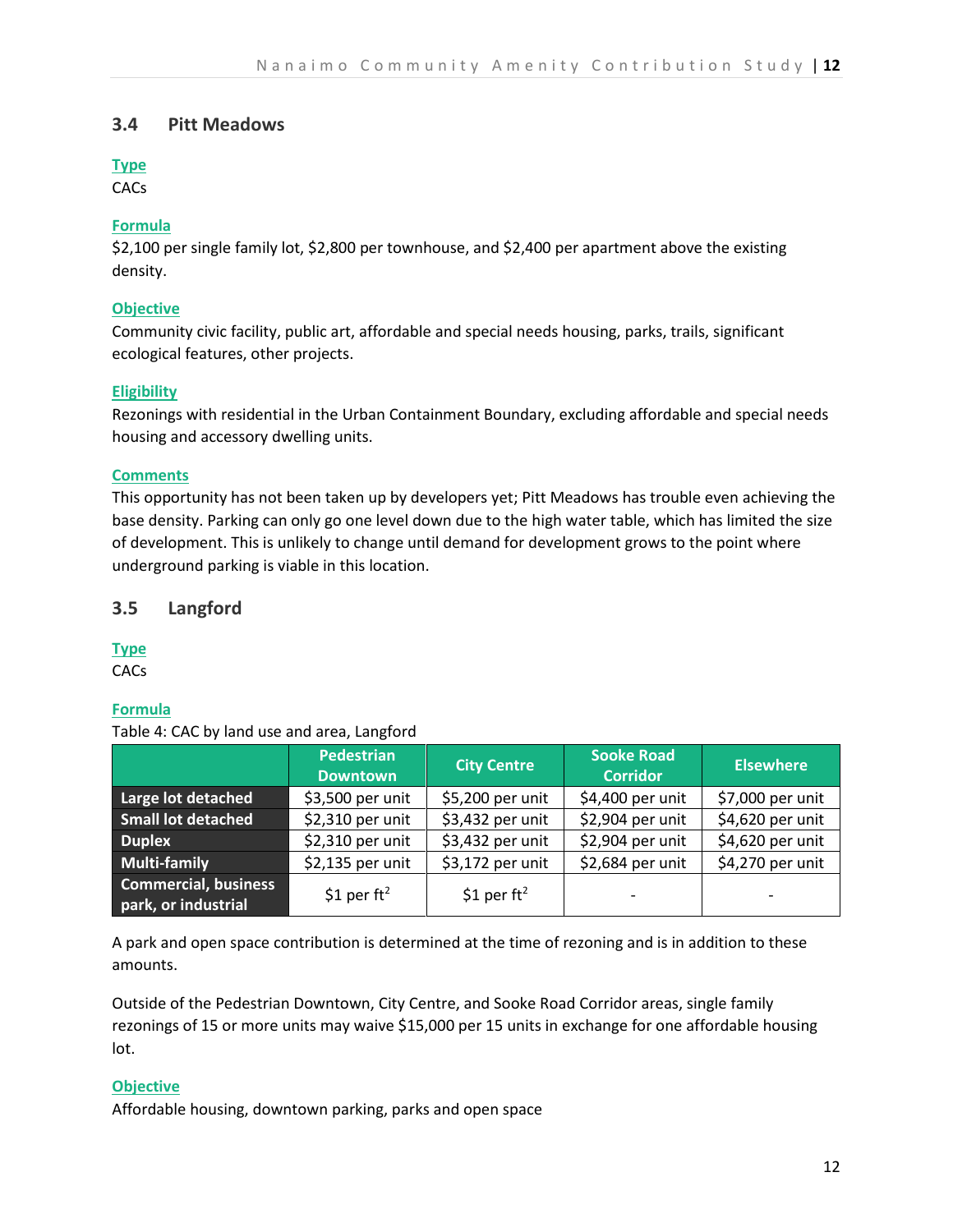#### **Eligibility**

All rezonings.

#### **Comments**

The CAC policy was waived during the Recession because Langford did not want to penalize density. But since then the policy has been enforced and has been extremely successful, with nearly all developments making use of it. Developers prefer the clarity of the table of rates over a negotiated approach as it provides clear guidance.

## <span id="page-20-0"></span>**3.6 Case study conclusions**

Based on the case study analysis presented above, GPRA has identified the following best practices:

- CAC policies are acceptable to the market and easy to implement. If demand for development is present, these policies tend to see very high rates of use.
- Using both density bonusing and CACs is common and helps to avoid loopholes, as density bonusing covers projects that do not require rezoning, and CACs cover projects that do require rezoning.
- For ease of administration and maximum clarity for developers, both density bonus contributions and CAC expectations should be expressed in a straightforward table of rates similar to DCCs. These should be updated periodically to reflect changes in the market.
- A "stepped" approach in which different rates apply to different density ranges (or building typologies) may be beneficial:
	- o It allows the City to directly control the development incentives. For instance, this can be used to encourage higher density through diminishing rates
	- o It can be used to reflect the jump in cost from wood frame to concrete construction, again by diminishing the rates above certain thresholds
	- o It can be used to better match the financial realities of a project, increasing the program's efficacy.
- When a land lift approach is used, cities tend to aim for contributions in the 25% 75% range. Communities that have significant development interest in higher density development like Victoria tend to come in at the higher end of this range. Smaller municipalities with less demand tend to be near the lower end of this range. This reflects a gradual transition from lower rates to higher rates that Nanaimo should consider deliberately emulating.
- A note on unit rates most municipalities who charge their rates on a per unit basis can do so in two ways:
	- o The charge is for each unit in the development, or;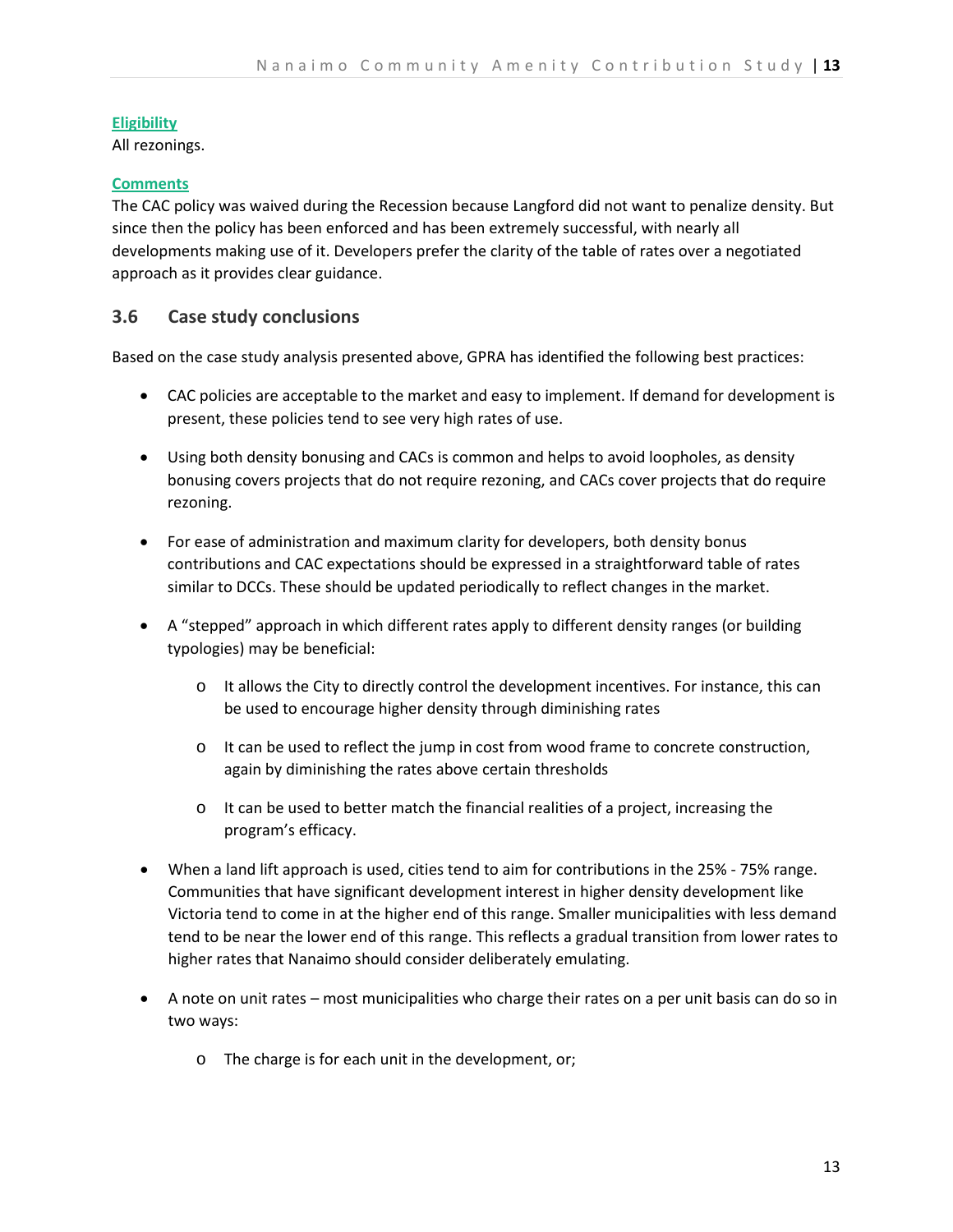$\circ$  The charge is applied to each unit in the development beyond that which would have been permitted under the previous zoning and/or density

There is no right or wrong way to apply these rates, but it is important to understand that the difference between these two approaches is simply a matter of the denominator used to determine the unit rate. In the first approach the math takes the amenity value the municipality is seeking to capture and divides it by all the units, so if for example we had a case study where there were 100 units and the value being sought was \$100,000, the rate would be \$1,000 per unit. In the second approach the math would look at the incremental number of units, so let us say current zoning would allow for 25 units, so there are 75 new units being created. There is still the same \$100,000 being sought as a contribution in this example, but that is being divided among those 75 new units, so the indicated rate would be \$1,333 per unit.

Although many municipalities assume that land lift per additional density is equal to the land value per base density (so for example, doubling the density would double the land value), this is not the case. This may be true under certain conditions, but in reality land lift may fall short or exceed this amount. For instance, switching from wood frame to concrete construction tends to reduce land lift due to increased costs.

Using this popular but incorrect assumption can negatively impact development by assuming some types of density to be more viable than they are. Instead, GPRA recommends using a residual land value approach to calculate an appropriate stepped fee framework, and to update this analysis periodically.

The next section is an example of such an approach.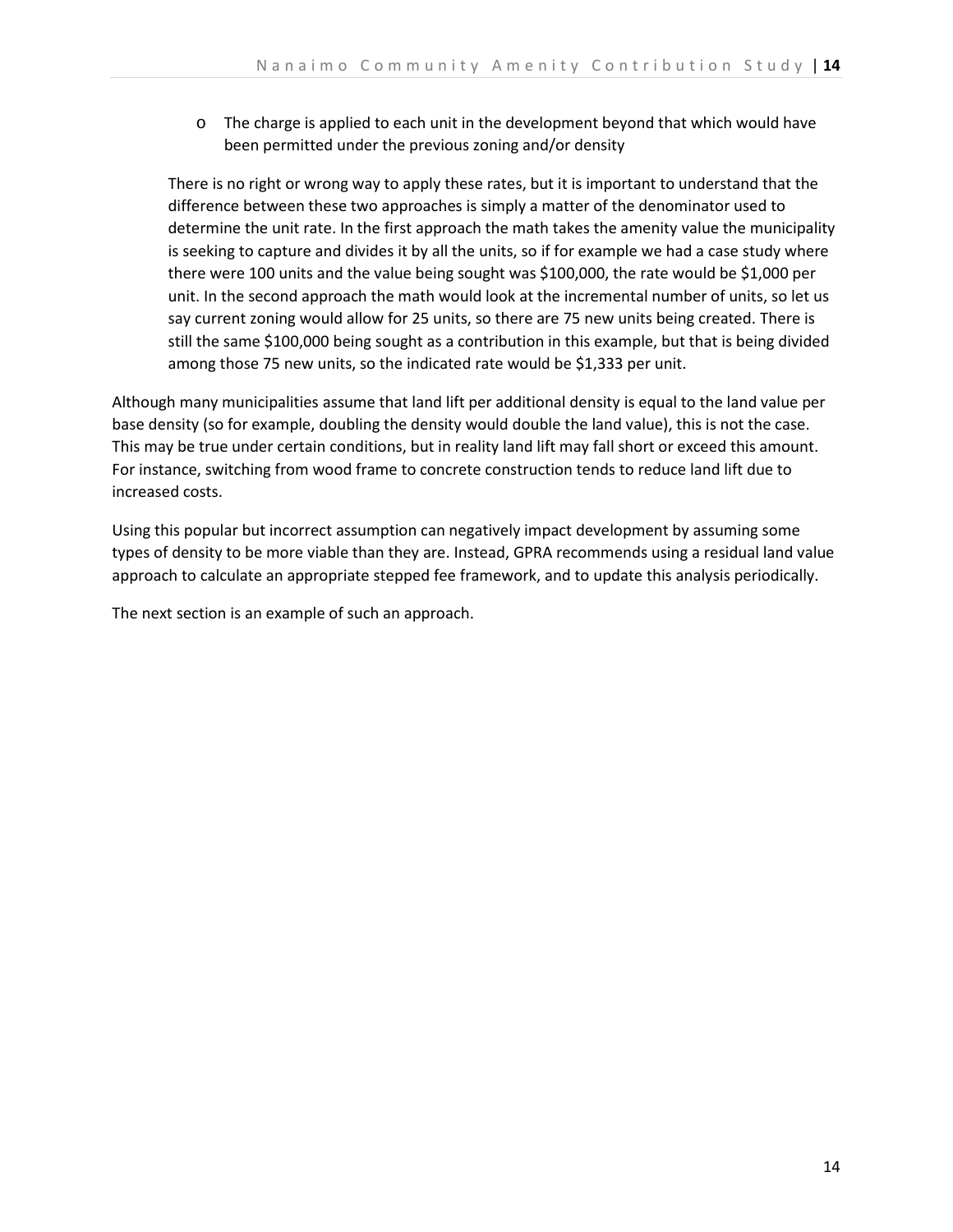# <span id="page-22-0"></span>**4 Financial Analysis of Hypothetical Developments**

# <span id="page-22-1"></span>**4.1 Methodology and assumptions**

GPRA typically prepares analyses using a standard developer proforma wherein estimates of revenues and costs are inputs and the remaining variable is the desired output. In typical proformas this output is usually profit, following a revenues minus costs equals profit formula. For a residual land valuation, however, an assumption on developer's return needs to be included in order to leave the land value as the variable to solve for. For these analyses GPRA determines the residual value based on the developer achieving an acceptable profit of 15% on total project costs for purely residential projects and for mixed use projects GPRA utilizes separate assumptions for the residential portion at 15% profit on cost and an Internal Rate of Return (IRR) for rental or commercial portions of the project based on a representative portion of overall project costs for the proposed development<sup>3</sup>.

The residual values are the maximum supported land value a developer could pay for the site (under the density and conditions tested) while achieving an acceptable return for their project. This means that a developer could pay the indicated value for the land, develop and sell the finished product and achieve a profit of 15% at the end of the day. If by chance the land were bought for less than the indicated value, this would result in an increased profit for the developer and conversely if bought for more than the value indicated there would be less profit for the developer.

GPRA has employed a proforma analysis for the higher density for each hypothetical test site to determine a residual land value for each. The residual land value determined from analysis at each density is then compared to the value of the site under the base density taken from the most recent BC Assessment data on land values in the areas to establish a 'lift' in value that arises from the change in density. This lift in value is the total potential monies that are available for public amenities or other public works not considered as part of the analysis. In conducting these analyses, GPRA has used high level estimates off-site costs for each test site. In reality consideration would need to be given to the actual costs for off-site improvements when negotiating CACs with developers.

GPRA determines revenues used in the analyses from a review of recent sales and offerings for sale of recently developed single family homes, townhouses, and apartments of wood frame and of concrete construction within the City, with a focus on projects that were deemed comparable to the case studies. Costs were derived from sources deemed reliable, including information readily available from quantity surveyors on average hard construction costs in the area. Development or soft costs have been drawn from industry standards, and from the Municipal sources. All other assumptions are derived from a review of the market and from other sources deemed reliable by GPRA.

The analysis is intended to illustrate the entire pool of money that could potentially be available for these specific test cases.

<sup>&</sup>lt;sup>3</sup> 15% profit on project cost is used as an industry minimum standard developers need in order to consider a project viable and to secure financing through a lender for purely residential developments. The value for the commercial or rental component lies in its return of revenues over a number of years (measured as an IRR) rather than through a sale on completion of construction. The target IRR varies based on observed capitalization rates for similar properties in the area.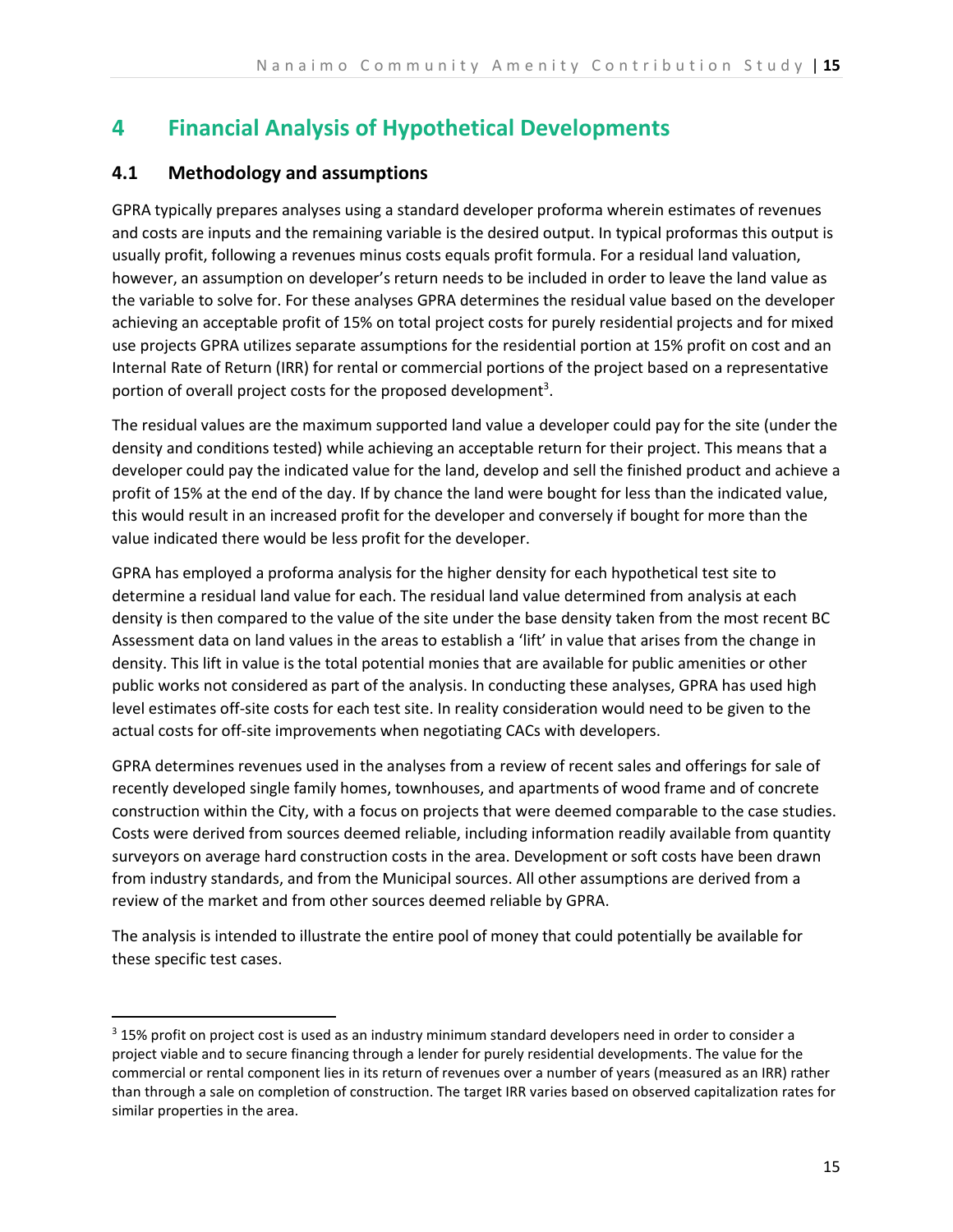# <span id="page-23-0"></span>**4.2 Development case studies**

The City has identified 7 hypothetical residential case studies for GPRA to use for modelling the financial analysis. These sites area intended to represent rezoning applications the City receives and expects to receive in the near future.

| Site # | <b>Proposed Use</b>      | <b>Base Value</b> | <b>Proforma Value</b> | Lift        | <b>Units</b> | \$/Unit  |
|--------|--------------------------|-------------------|-----------------------|-------------|--------------|----------|
|        | <b>Mixed Use</b>         | \$6,202,402       | \$7,854,866           | \$1,652,465 | 110          | \$15,022 |
| 2      | <b>Mixed Use, Rental</b> | \$3,728,000       | \$5,712,990           | \$1,984,990 | 178          | \$11,152 |
| 3      | Apartment                | \$1,302,000       | \$3,042,734           | \$1,740,734 | 76           | \$22,904 |
| 4      | <b>Townhouse</b>         | \$77,500          | \$329,360             | \$251,860   | 11           | \$22,896 |
| 5      | <b>Townhouse</b>         | \$1,779,000       | \$2,142,609           | \$363,609   | 21           | \$17,315 |
| 6      | Townhouse                | \$251,000         | \$331,744             | \$80,744    | 5            | \$16,149 |
|        | Single Family            | \$247,000         | \$294,975             | \$47,975    | 2            | \$23,987 |

Table 6: Development case studies

The financial analysis is intended to illustrate the economic benefits to a developer from the additional density and change in land use being made available, and at a high level it should reveal what potential there is to collect monies for amenities without adversely affecting developers' bottom line under current market conditions.

As we can see from the table above all of the test cases generate a lift in land value with an increase in density from rezoning. This would indicate that current market conditions support new developments in these forms at this time. This is not to say that these forms of development will always be feasible, nor that there will continue to be potential to create a lift in land value from rezoning as in this analysis in the future.

GPRA will offer some general observations from the hypothetical case study analysis.

- There has been a growing market for low rise and high rise apartments in Nanaimo over the last 5+ years.
- Apartment pricing has largely kept pace with rising construction costs in Nanaimo, including covering the costs of underground parking.
- The commercial mixed use and rental components in two of the apartment case studies have reduced the lift potential compared to a purely strata apartment building. This is consistent with our observations of the economics of both rental apartments and commercial uses, in that they rely on long term investment over a number of years to generate a return for investors as opposed to strata or freehold homes that generate a profit through sales upon completion.

The general take away from the economic analysis is that there is sufficient evidence that the City of Nanaimo could increase CACs through rezoning from \$1,000 per unit. However, consideration should be given to a gradual roll out for the increase to allow time for developers and land vendors to adjust.

Since our original analysis was completed and prior to the submission of our first draft a worldwide pandemic was declared by WHO which has affected numerous sectors of the economy, including housing. While the actual impact on housing pricing and the development cycle is difficult to determine while we are still dealing with COVID-19 the general consensus is that the economy will experience 1-3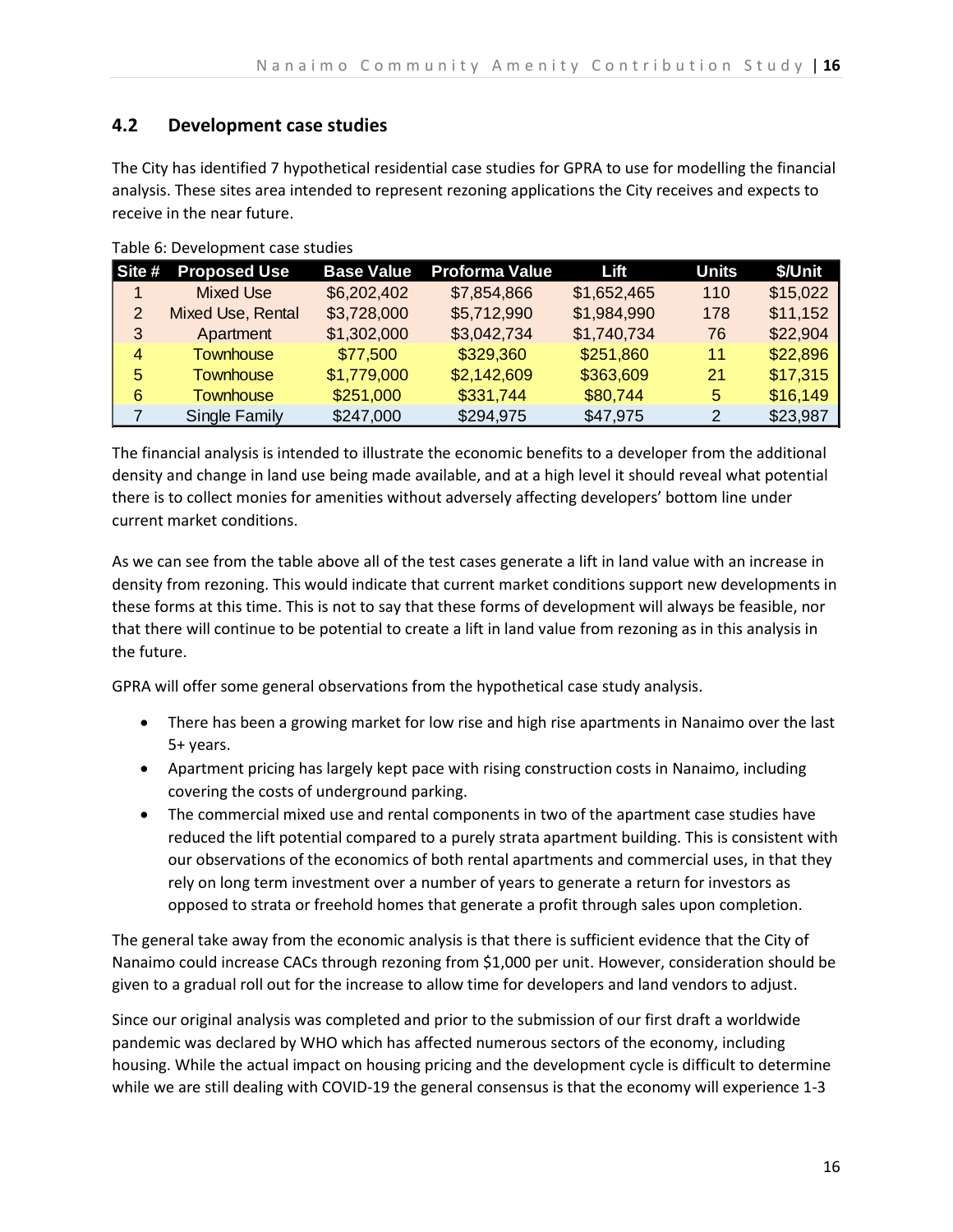years of disruption, followed by a relatively swift return to pre-pandemic levels of activity and pricing. The length of the disruption and recover will be related to the length of time to develop a vaccine (if at all), combined with the level of financial support from senior levels of government to those most affected economically by the pandemic and the duration of disruptions to business and employment sectors.

<span id="page-24-0"></span>Specific to this exercise it should be noted that negative impacts to the housing market will be felt across the board, i.e. housing prices should decrease for all forms and types during this time of a downturn. This would mitigate many issues around the impact on the land lift analysis in that while prices for apartments or townhouses may decrease, so to would the prices for single family dwellings.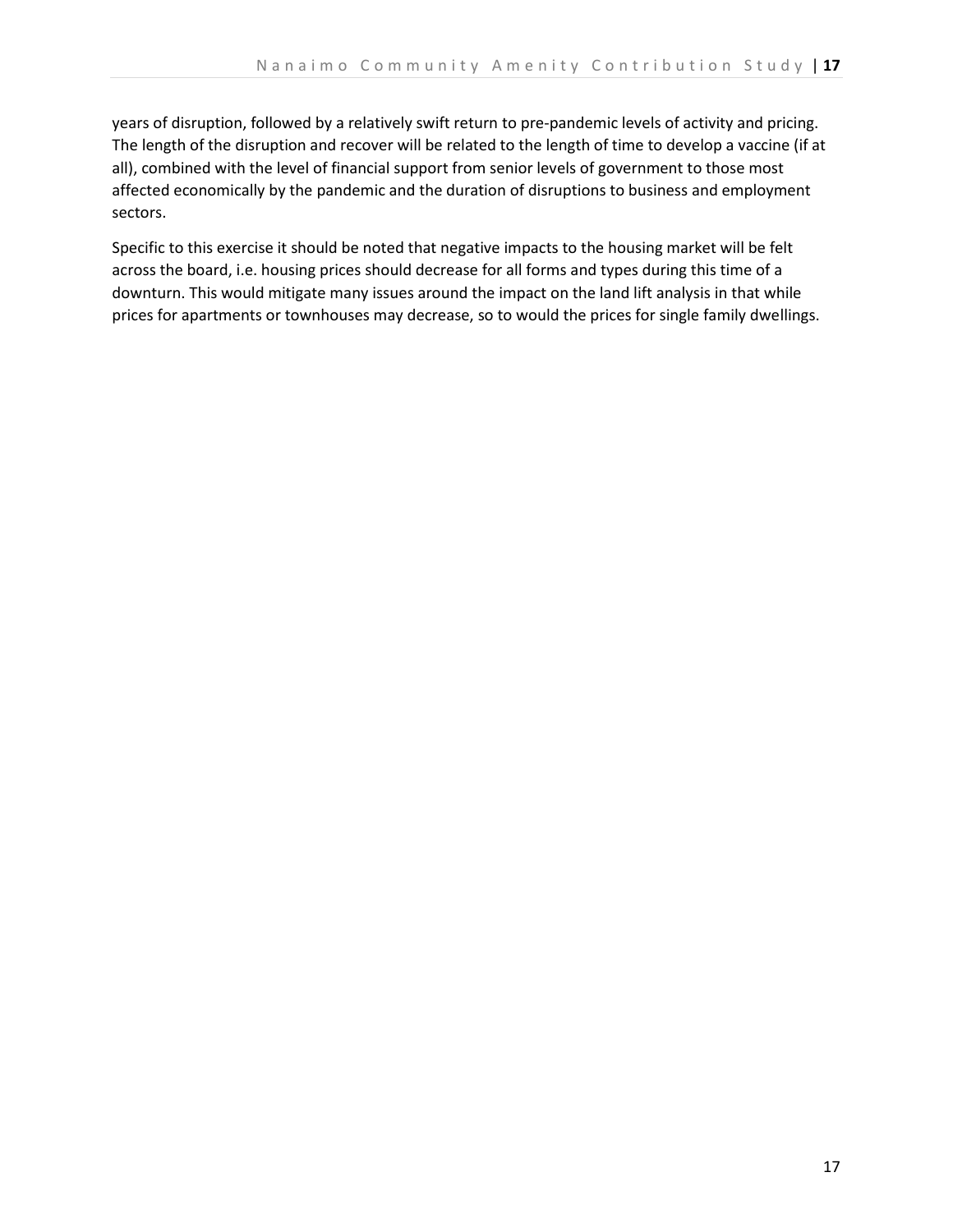# **4.3 Proposed Rates**

When determining flat fees or rates for CACs best practices are to err on the side of caution and go with the lowest indicated number from the financial analysis so as to minimize negative impacts on development. Furthermore, GPRA generally recommends that in most jurisdictions the rate be set at a 50% capture, meaning that if the analysis indicated there was \$10,000 in money available the target for CACs would be \$5,000. This allows for more flexibility for developers and allows them a share in the incremental value of the land that can also be used when negotiating the purchase of lands for development.

Given the financial analysis looking at the potential increase in land value from the changes in zoning GPRA would suggest that current rates could be increased as follows:

- Single Family Homes: rates could be increased from \$1,000 per unit to as much as \$10,000 per unit based on the analysis.
- Townhouses: rates could be increased from \$1,000 per unit to as much as \$8,000 per unit.
- Strata Apartments: rates could be increased from \$1,000 per unit to as much as \$5,500 per unit.<sup>4</sup>

These would represent the upper limit that the City could increase rates to based on our analysis. However, given that there may be other cost increases from the City on the horizon (new DCC rates among other possibilities) the City may consider smaller increases or perhaps a graduated increase in rates over the next few years. GPRA's recommendation is as follows:

**Single Family**: \$3,000 per unit in 2021; \$5,500 per unit in 2022, and \$8,000 per unit in 2023 and beyond.

**Townhouse**: \$2,500 per unit in 2021; \$5,000 per unit in 2022, and \$7,500 per unit in 2023 and beyond.

**Strata Apartments**: \$2,000 per unit in 2021; \$3,500 per unit in 2022, and \$5,000 per unit in 2023 and beyond.

After this point best practices recommend periodic reviews of rates on a rotating basis, similar to how jurisdictions review their DCC rates every three to five years. In the intervening period rates could be indexed at CPI every year.

Should there be a concern that the timing might be wrong to bring in an increase during a pandemic the City could look at delaying any increase until such time as the pandemic warning has been removed or could look at a gradual increase over time with increments on a quarterly or semi-annual basis.

<sup>&</sup>lt;sup>4</sup> GPRA does not recommend that the City seek CACs from apartment units that are designated as rental as these units do not carry the same value as strata units do.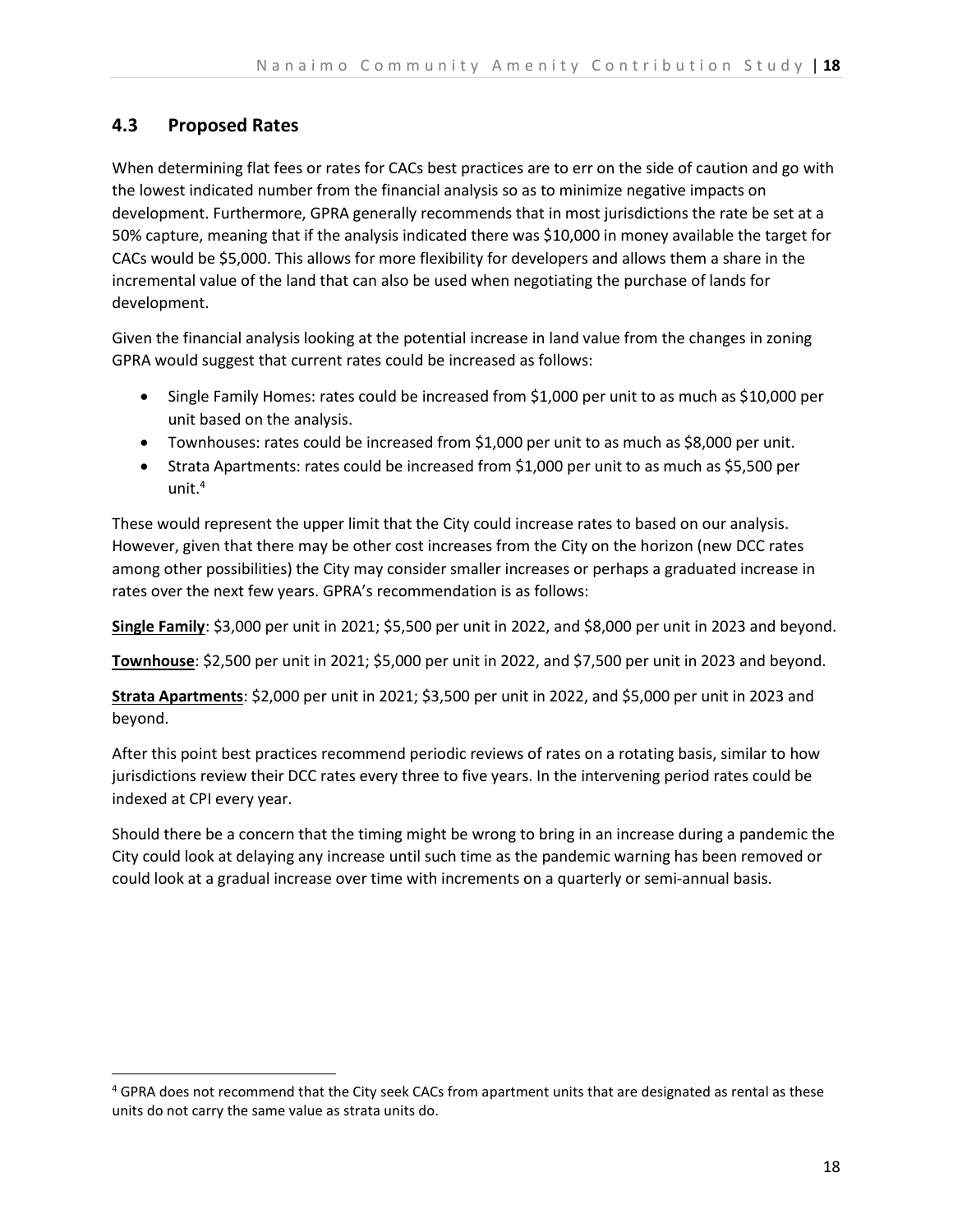# <span id="page-26-0"></span>**5 Conclusions**

## <span id="page-26-1"></span>**5.1 Conclusions from policy research**

Based on the case study analysis presented in Section 3, GPRA has identified the following best practices:

- For ease of administration and maximum clarity for developers, CAC expectations should be expressed in a straightforward table of rates similar to DCCs. These should be updated periodically to reflect changes in the market.
- A "stepped" approach in which different rates apply to different density ranges may be beneficial:
	- o It allows the City to directly control the development incentives. For instance, this can be used to encourage higher density through diminishing rates
	- o It can be used to reflect the jump in cost from wood frame to concrete construction, again by diminishing the rates above certain thresholds
	- o It can be used to better match the financial realities of a project, increasing the program's efficacy.
- When a land lift approach is used, cities tend to aim for contributions in the 25% 75% range. Smaller municipalities with less demand tend to be near the lower end of this range and more mature cities near the higher end. This reflects a gradual transition from lower rates to higher rates that Nanaimo should consider deliberately emulating.

Although many municipalities assume that land lift per additional density is equal to the land value per base density (so for example, doubling the density would double the land value), this is not the case. This may be true under certain conditions, but in reality land lift may fall short or exceed this amount. For instance, switching from wood frame to concrete construction tends to reduce land lift due to increased costs.

Using this popular but incorrect assumption can negatively impact development by assuming some types of density to be more viable than they are. Instead, GPRA recommends using a residual land value approach to calculate an appropriate stepped fee framework, and to update this analysis periodically.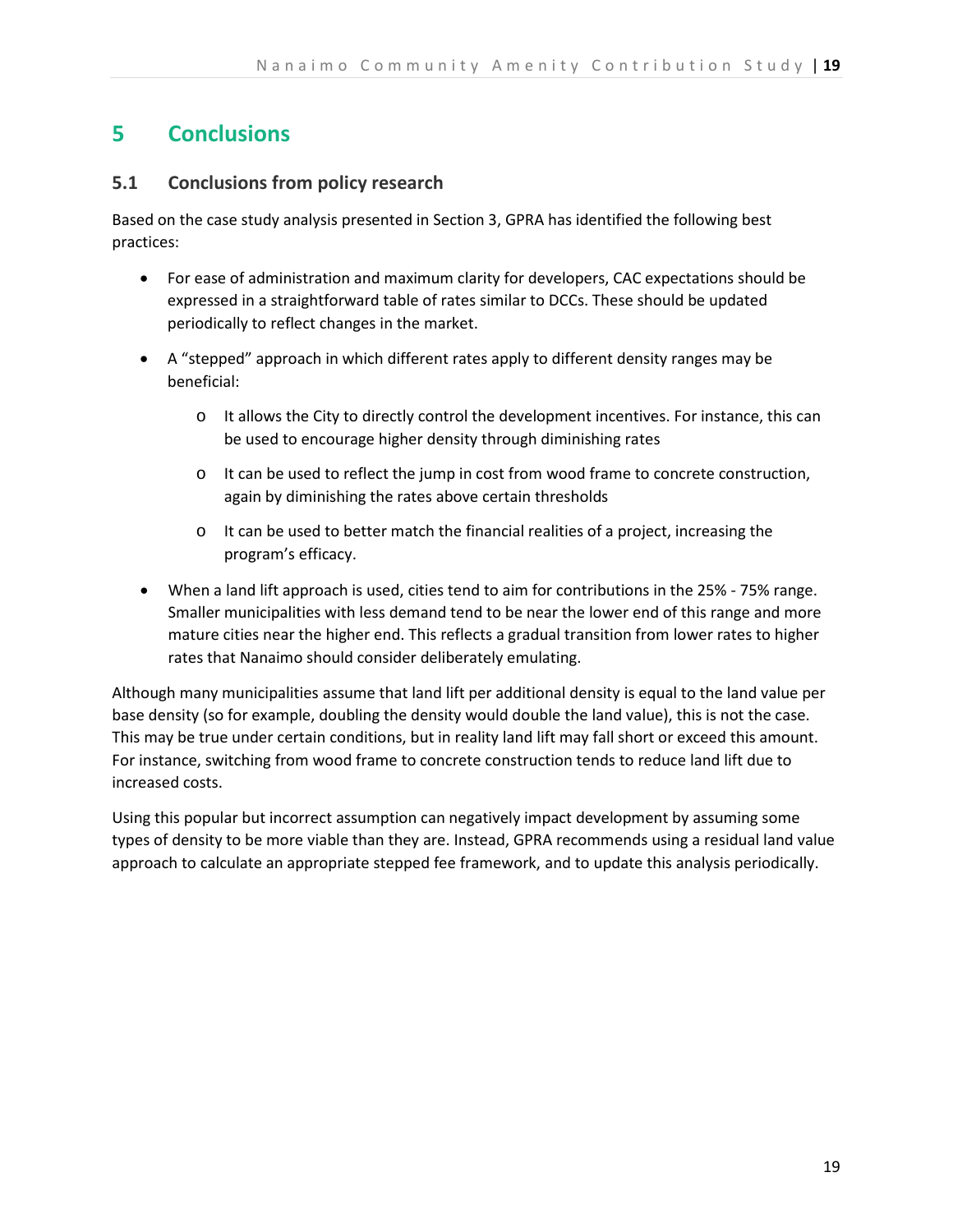# <span id="page-27-0"></span>**5.2 Conclusions from financial analysis**

GPRA has run an economic analysis of the potential increase in land value supported after a rezoning to a higher density and has determined that there is evidence the City of Nanaimo can increase the CACs sought at rezoning.

While not expressly tested in the analysis GPRA believes the City could consider neighbourhood specific CACs to fund amenities that would be of benefit principally to one neighbourhood. That being said there are benefits to introducing a City-wide Policy:

- Unless CACs that are collected are earmarked for a very specific amenity for the benefit of a particular neighbourhood or community it is generally more common to collect monies for the entire City rather than a specific neighbourhood.
- This has the potential to reduce the CAC rates as the costs are being shared by a larger group.
- It establishes a clear policy for the entire City and ensures that one area is not operating under different development expectations than another.
- For areas that do not currently demonstrate the potential to contribute CACs without adverse economic impacts the City could employ incentives or off-sets to ensure development is not impacted by the CACs.
- Generally incentives and CACs operate at cross purposes:
	- o Incentives are provided to make development more economically feasible.
	- $\circ$  CACs are collected because there is evidence that there is a surplus in land value created from a change in density/zoning that can fund amenities.
	- o Having both in the same area would not be ideal, rather GPRA would suggest that when introducing CACs the City shift incentives to areas of the City that are not currently receiving much development interest, which can in turn help offset a flat CAC.
	- o Conversely, the City could also consider waiving CACs in areas where they would like to incent development.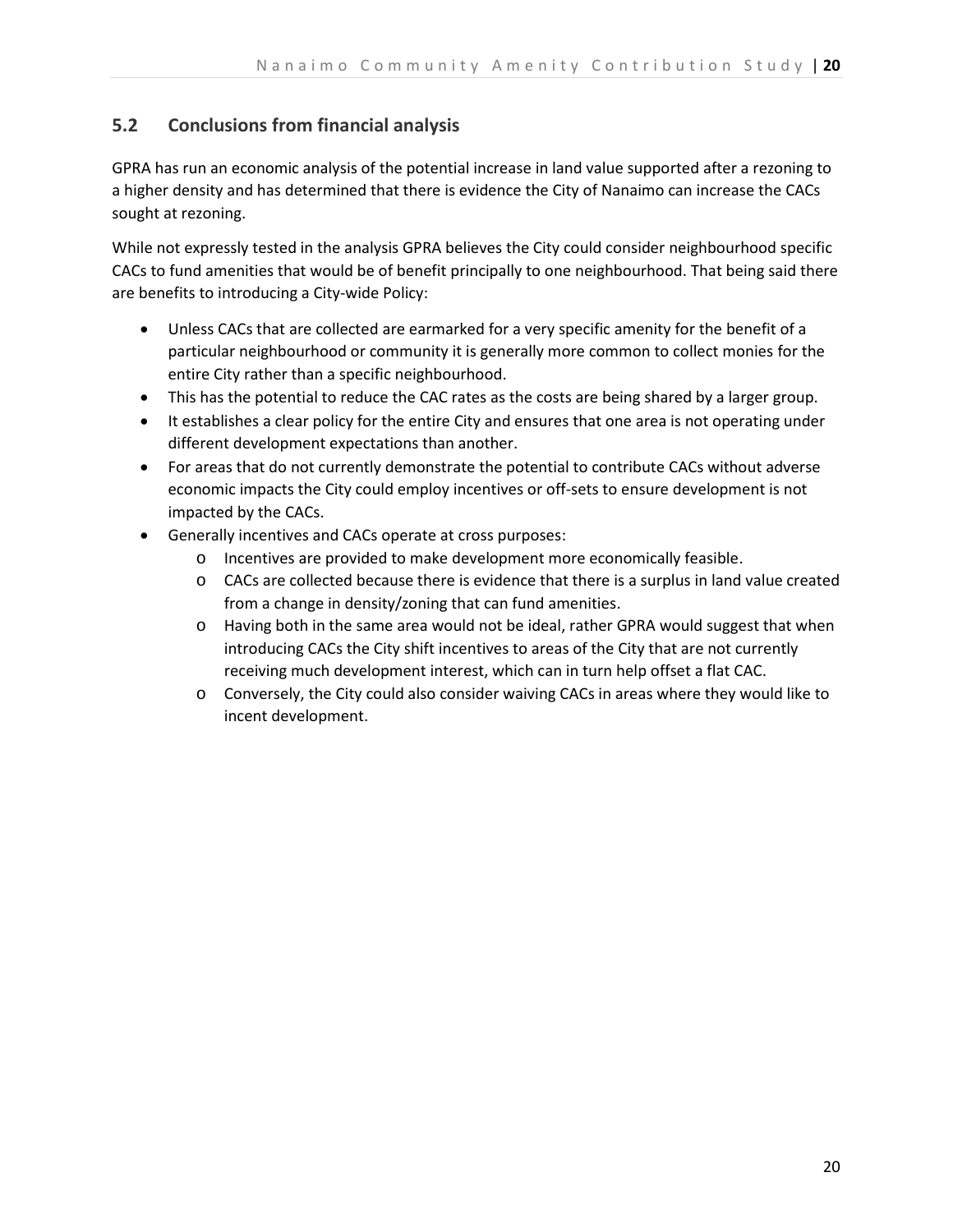# <span id="page-28-0"></span>**5.3 General Conclusions and Recommendations**

Considering both the policy review and the economic analysis GPRA offer the following conclusions and recommendations regarding a Nanaimo's Community Amenity Contribution policy:

1: Update the City-wide flat fee CAC

- As with DCCs, the City could bring in area specific CACs at some point in the future if specific projects or amenity needs are identified for a particular area of the City.
- The City can, and should, reserve the right to continue to negotiate on a site specific rezoning where the rezoning is either something not considered in the OCP or for CD zones.
- Most of the communities surveyed in the policy review do not collect CACs from industrial development or commercial development, but the City can continue to use existing rates for CACs and negotiate amenities with developers of these uses.

2: Ensure the fee is affordable for developers

- A key measure GPRA recommends is to allow for a grace period when introducing a flat fee CAC.
- At the least ensure all applications in stream up to a pre-set date are grandfathered in under current rates, or developers are allowed the option of opting into the new program early to allow for cost certainty rather than being subject to an ad hoc analysis.
- Start temporarily with a low/nominal fee to introduce the concept to developers and allow for them to adjust expectations regarding land purchase pricing to reflect the new fees.

3: Conduct periodic reviews of rates

• As with the DCC program the City should conduct a periodic review (GPRA recommends not less than every 5 years and no more than every 2 years) to determine the economics of development and the ability for development to contribute CACs and adjust rates accordingly after each review.

4: Consider using a basket of goods approach with a municipal assist factor

- The Provincial Government recommends the municipalities use a basket of goods approach to CACs and the development community is more receptive to rates if they understand what amenities monies are being collected to pay for.
- Council, departments, and committees would need to identify specific amenities or facilities that would be needed in the future and estimate costs to determine CACs.
- Although policy allows for communities to collects CACs to pay for amenities that are lacking in already developed areas, there is a perceived fairness factor in laying the burden entirely on new development rather than paying for a portion of some amenities through general revenue or other means.
- It should also be noted that CAC funds can be used for housing initiatives such as not for profit partnerships, land purchases, housing reserve funds, etc. that can directly target the needs of households that are unable to afford market priced housing.

#### 5. Potential Updated CAC rates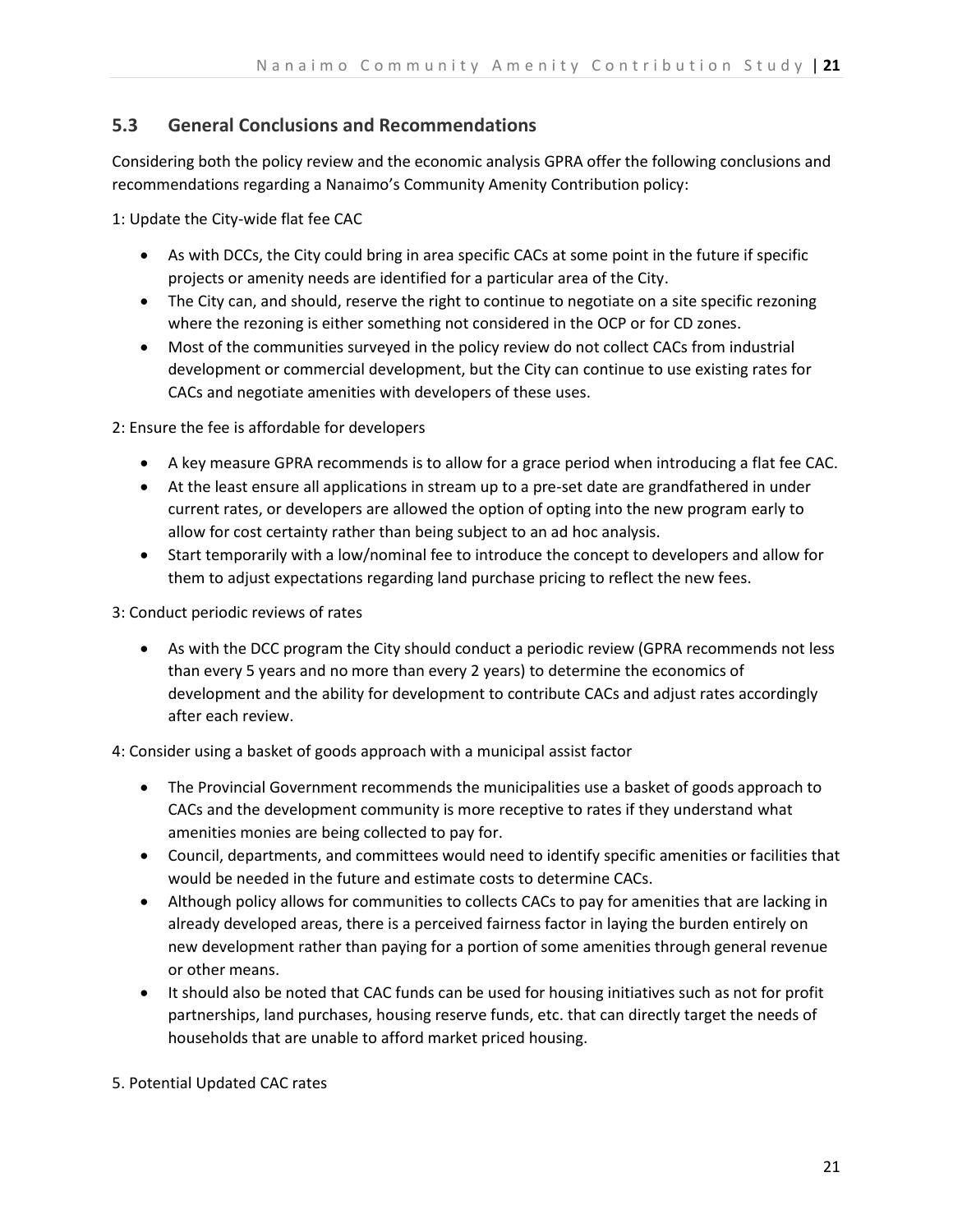Many factors should be considered when determining a potential updated CAC flat fee rate:

- What is the cost of the amenities CACs are meant to pay for?
- How much can developers pay toward amenities without adversely affecting the economic viability of their projects?
- How does a CAC fit in with all other City fees and charges for development?
- How does the potential fee compare to neighbouring municipalities?
- What impact do CACs have on housing prices? Is the purchaser of new units ultimately the one that pays the costs of a CAC?

GPRA can only consider three of these questions at this time. The first two are, how much can developers contribute and how does a potential fee compare to neighbouring municipalities?

Regarding the first, the economic analysis indicated that Nanaimo development demonstrated lift from rezoning to higher density. In order to ensure fees are not punitive to developers, GPRA usually recommends that fees should be no more than 50% of the lowest lift amount for a development type that analysis was prepared for. In this case, this would amount to roughly \$5,500 per unit for apartments (the lift amounting to ~\$11,000 per unit). This is the maximum amount we could recommend setting a CAC fee at based on the analysis to date.

Regarding the second, other municipalities surveyed have CACs that are both above and below what our financial analysis indicated the City could seek from rezonings.

Given this information GPRA recommends the City increase its CACs as follows:

- **Single Family**: \$3,000 per unit in 2021; \$5,500 per unit in 2022, and \$8,000 per unit in 2023 and beyond.
- **Townhouse**: \$2,500 per unit in 2021; \$5,000 per unit in 2022, and \$7,500 per unit in 2023 and beyond.
- **Strata Apartments**: \$2,000 per unit in 2021; \$3,500 per unit in 2022, and \$5,000 per unit in 2023 and beyond.

After this point best practices recommend periodic reviews of rates on a rotating basis, similar to how jurisdictions review their DCC rates every three to five years. In the intervening period rates could be indexed at CPI every year.

With regard to the question of what the impact of a CAC is on housing pricing and who ultimately pays for it the short answer is that the sales price of a residential unit is driven by the what the market will bear, not by costs. Furthermore, CACs generally make up a relatively insignificant part of an overall cost for a project, often less than 1% of the total cost. In theory it is technically the current landowner who is selling their property to a developer will have the purchase price reflect the cost of a CAC to a developer in the land sales price.

This is not to say that sellers would receive less than market value for their property, but rather that a CAC will reduce the speculative value for a property that could be rezoned. Without CACs there is a higher likelihood that developers will pay speculative market values for land as there is no way the City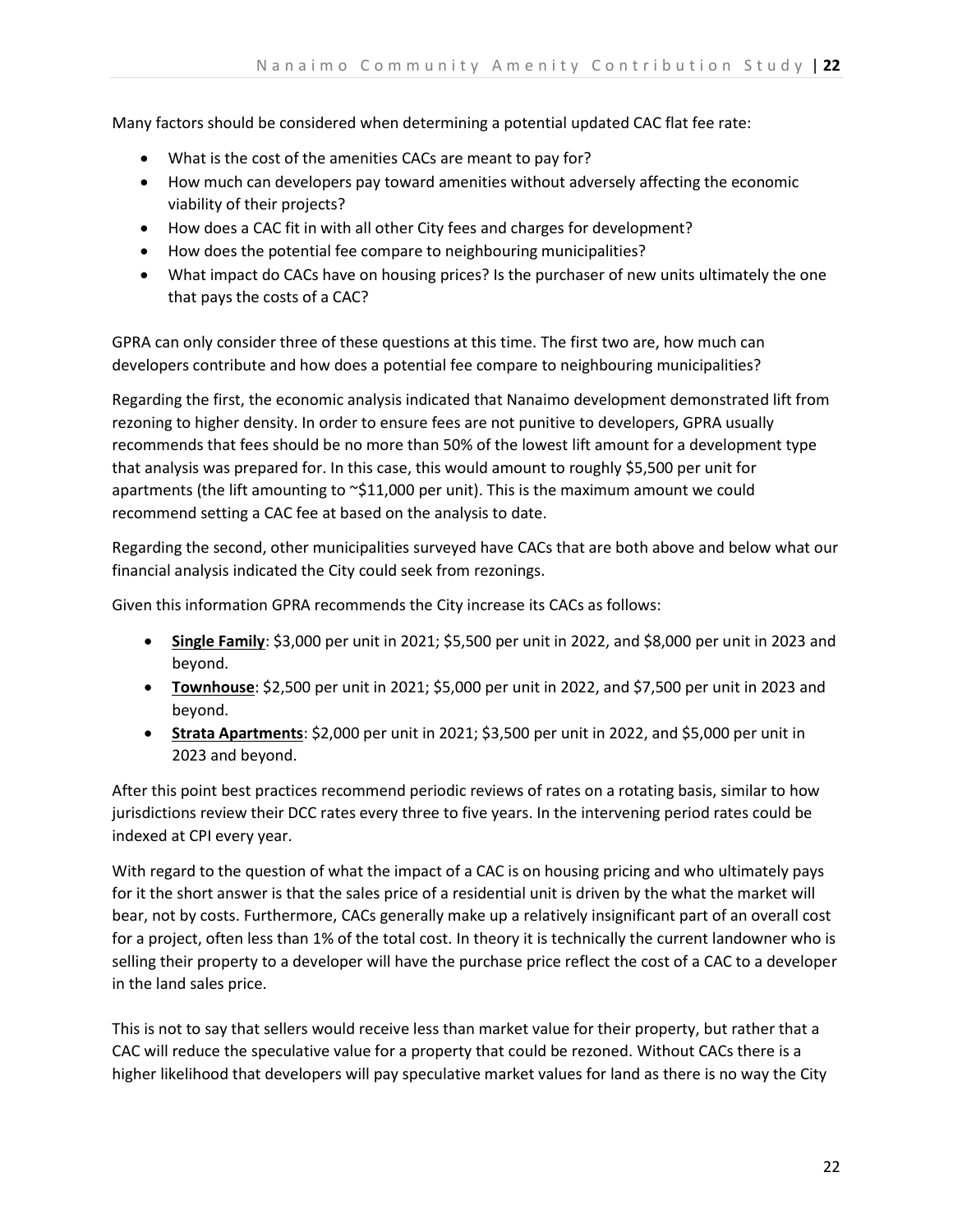is recovering windfall value from increased development potential. With a CAC a developer is not willing to pay more for land that is supported by his projected revenues and costs.

The underlying assumption is that if developers know they will have to pay a CAC and can quantify the amount they will be expected to contribute they can make allowances for that as a cost item when determining what they can pay for a parcel of land. Our recommendation is that a municipality should not seek 100% of the lift, but rather a portion such as 50%. This allows for the flexibility for negotiation when purchasing land for rezoning and development and for the potential for sharing in this uplift in land value that arises from the rezoning with current landowners. It is also important to educate current landowners that this uplift in value is tied to the rezoning of the property, not to the value of the parcel under current zoning – that value should only be what is supported through development permissible under the current zoning on the property.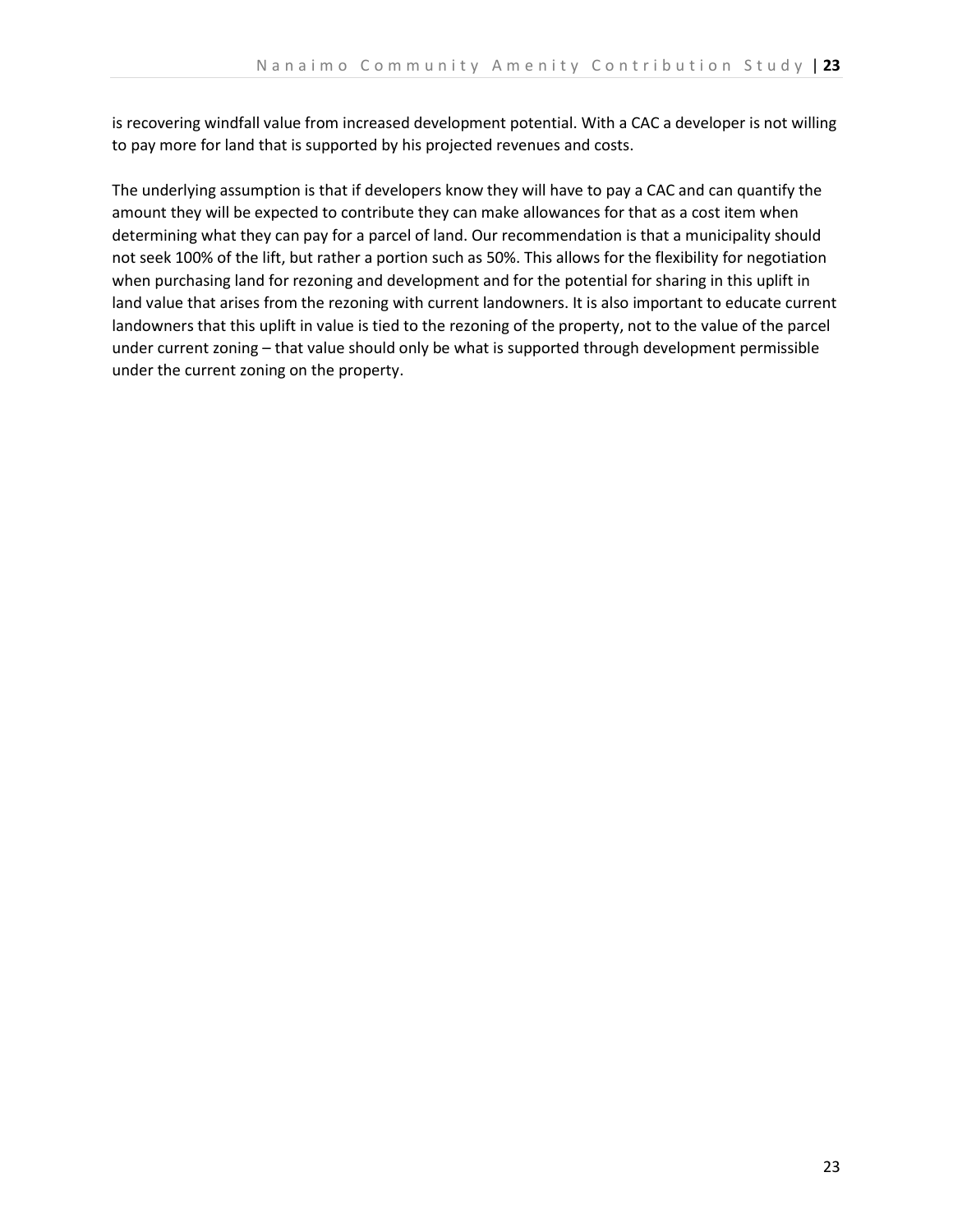## **Appendix A – Commonly Asked Questions & Answers**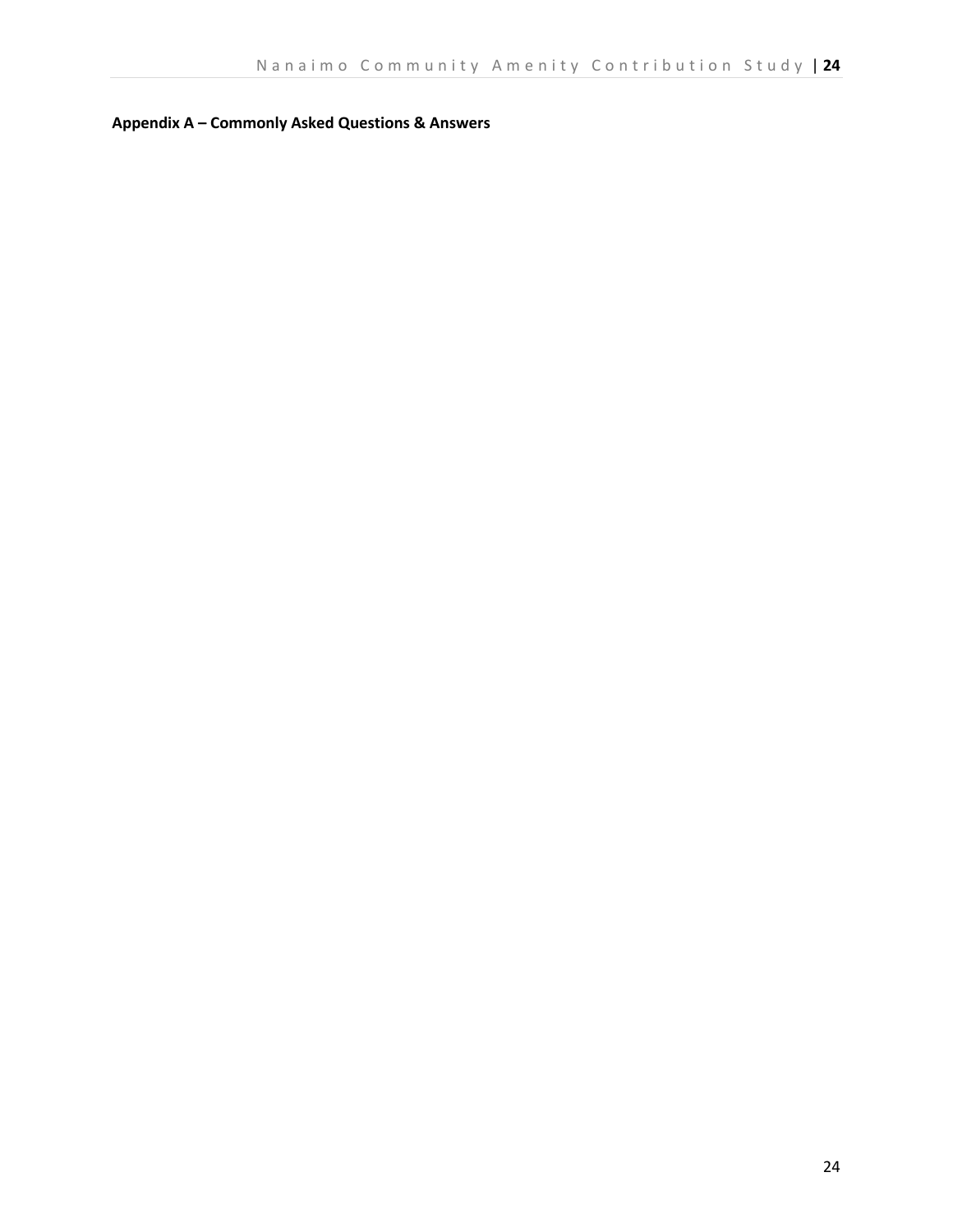1. Is the purchaser ultimately the one that pays the costs of a CAC?

A: In short, no. The sales price of a residential unit is driven by the what the market will bear, not by costs. Technically, the land owner who is selling their property to a developer will have the purchase price reflect the cost of a CAC to a developer in the land sales price. Without CACs there is a higher likelihood that developers will pay speculative market values for land as there is no way the City is recovering windfall value from increased development potential. With a CAC a developer is not willing to pay more for land that is supported by his projected revenues and costs.

2. How do you evaluate the change in value between existing value under current zoning and change to high density?

A: GPRA employs a residual calculation using a proforma analysis where the unsolved variable is land. As there are no guarantees for rezoning, a developer should only pay based value generally under current zoning. The change in value is the difference between what someone should pay for the land under current development entitlements conveyed by the existing zoning versus the value that someone should pay for the land were the proposed new zoning already be in place.

3. What is land lift?

A: the difference in the value of land after rezoning compared to value before rezoning.

4. Would density bonusing mean a change to the zoning bylaw?

A: Yes, but this would be a separate analysis from the current CAC study.

5. Is land lift the developer's profit?

A: No, this is separate from the developer's profit margin which is generally 15% for a strata apartment building or townhouse development.

6. What would prevent flipping of a property at third reading?

A: consider tying the amenity contribution to third reading.

7. Are CACs fair? Who should get the value of the rezoning – the speculator, developer, city, buyer, community, land owner, or do we all share in the gained value?

A: The land owner is entitled the value of their land under current zoning. CACs are only collected when a property is rezoned. If the current land owner undertakes the costs and risks associated with rezoning their property they would be entitled to a share of this lift in value that is conveyed through the rezoning. Generally the lift is shared between the developer who is